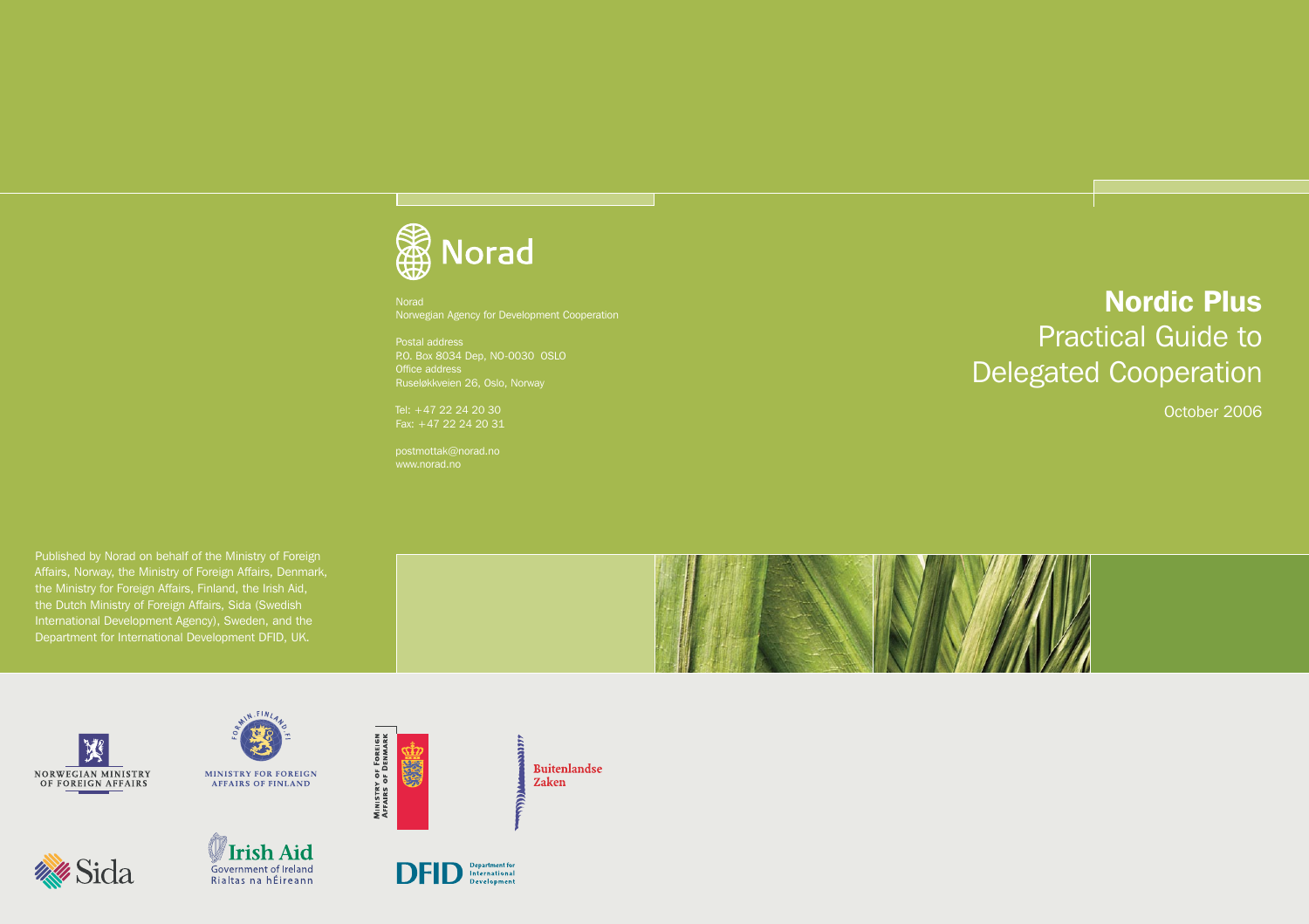# **Introduction**

The Nordic Plus countries Denmark, Finland, Ireland, The Netherlands, Norway, Sweden and UK are committed to the international agenda of aid effectiveness.

A number of joint Nordic Plus tools have been prepared to follow up the agenda:

- a Guide on Joint Financing Arrangements (February 2004, includes also Canada)
- a Joint Procurement Policy (November 2004, includes also Canada and Germany) which has later been supplemented with a Guide (November 2005).
- Complementary Principles (November 2005) which are guiding the division of labour part of Joint Assistance Strategy processes.

This Practical Guide to Delegated Cooperation, including Principles and a Template for Arrangements has been developed by the Nordic Plus countries to enhance aid effectiveness. Delegated cooperation is aimed at significantly reducing the transaction costs for both partner governments and donors.

Delegated cooperation arrangements should be based on mutual trust and understanding. In preparation of the Practical Guide therefore, a thorough joint assessment of policies and administrative practices was carried out to identify possible barriers for delegated cooperation among the Nordic Plus partners. The study showed that there is a predominance of similarities in policies and administrative requirements, but also differences that need to be addressed in each case of delegated arrangements. A summary of similarities and variations and an overview of financial management requirements of the Nordic Plus donors are annexed to this Practical Guide.

Nordic Plus Field Missions/Embassies are encouraged to actively consider delegated cooperation with Nordic Plus partners and other donors who want to join. Donors outside the Nordic Plus group are also encouraged to make use of this tool for enhanced aid effectiveness.

Ministry of Foreign Affairs, Norway Co-ordinator of the Nordic Plus Delegated Cooperation Initiative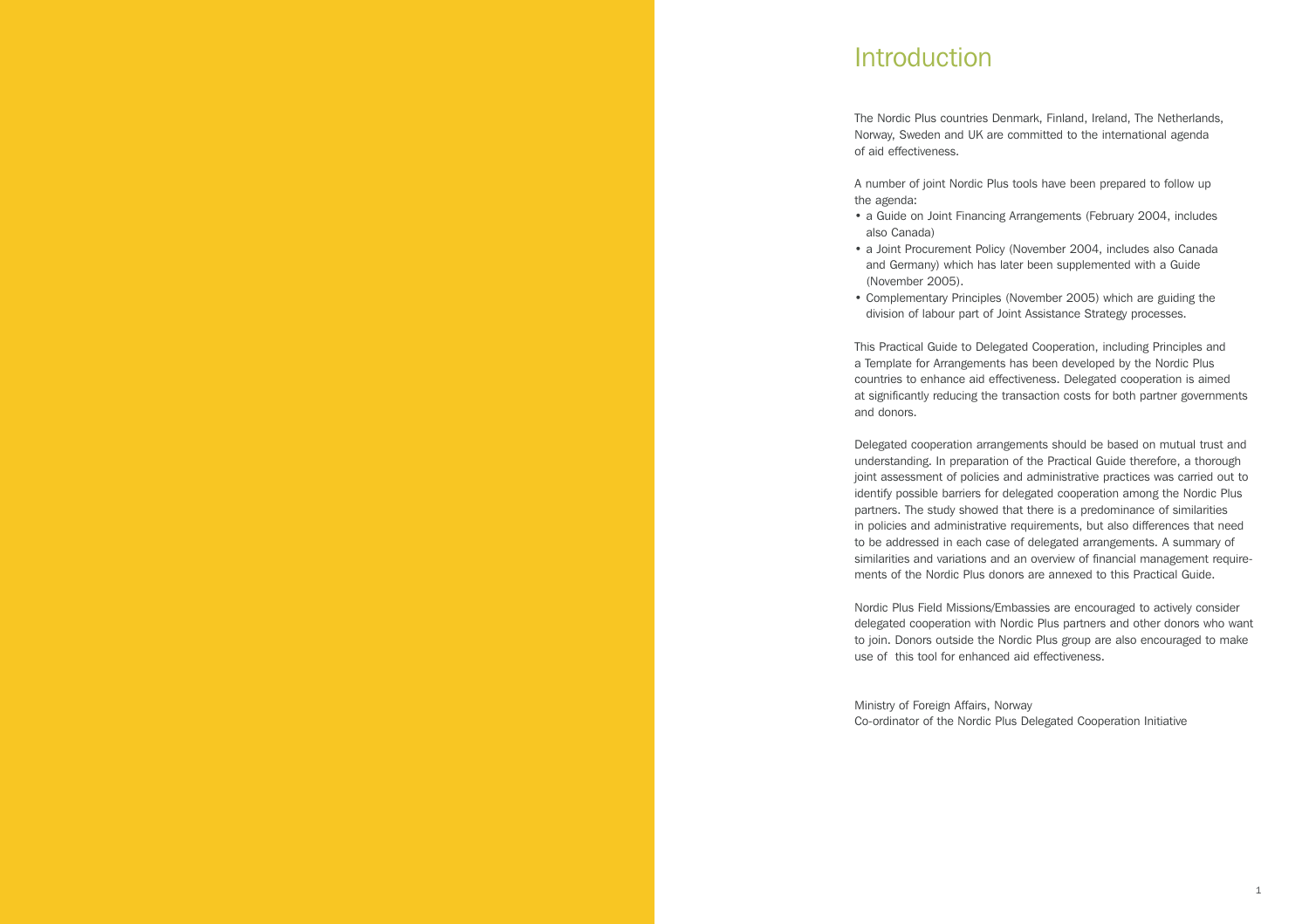

# Content

| 1. Background                                                                                  | 5                   |
|------------------------------------------------------------------------------------------------|---------------------|
| 1.1 Principles for Delegated Cooperation<br>1.2 International commitments and "Good Practices" | 5<br>$\overline{7}$ |
| 1.3 How to use the Practical Guide                                                             | 9                   |
| 2. What to consider before establishing                                                        | 11                  |
| the arrangement                                                                                |                     |
| 3. Establishing the arrangement                                                                | 17                  |
|                                                                                                |                     |
| 4. Implementation of the delegated                                                             | 20                  |
| cooperation arrangement                                                                        |                     |
| 5. Process action plan                                                                         | 23                  |
| <b>Annexes</b>                                                                                 |                     |
| Annex 1: Summary of similarities and variations between                                        | 28                  |
| the policies/administrative procedures of the<br>Nordic Plus donors                            |                     |
| Annex 2: Overview of financial management requirements                                         | 30                  |
| of the Nordic Plus donors                                                                      |                     |
| Annex 3: Template for Arrangements on Delegated Cooperation                                    | 36                  |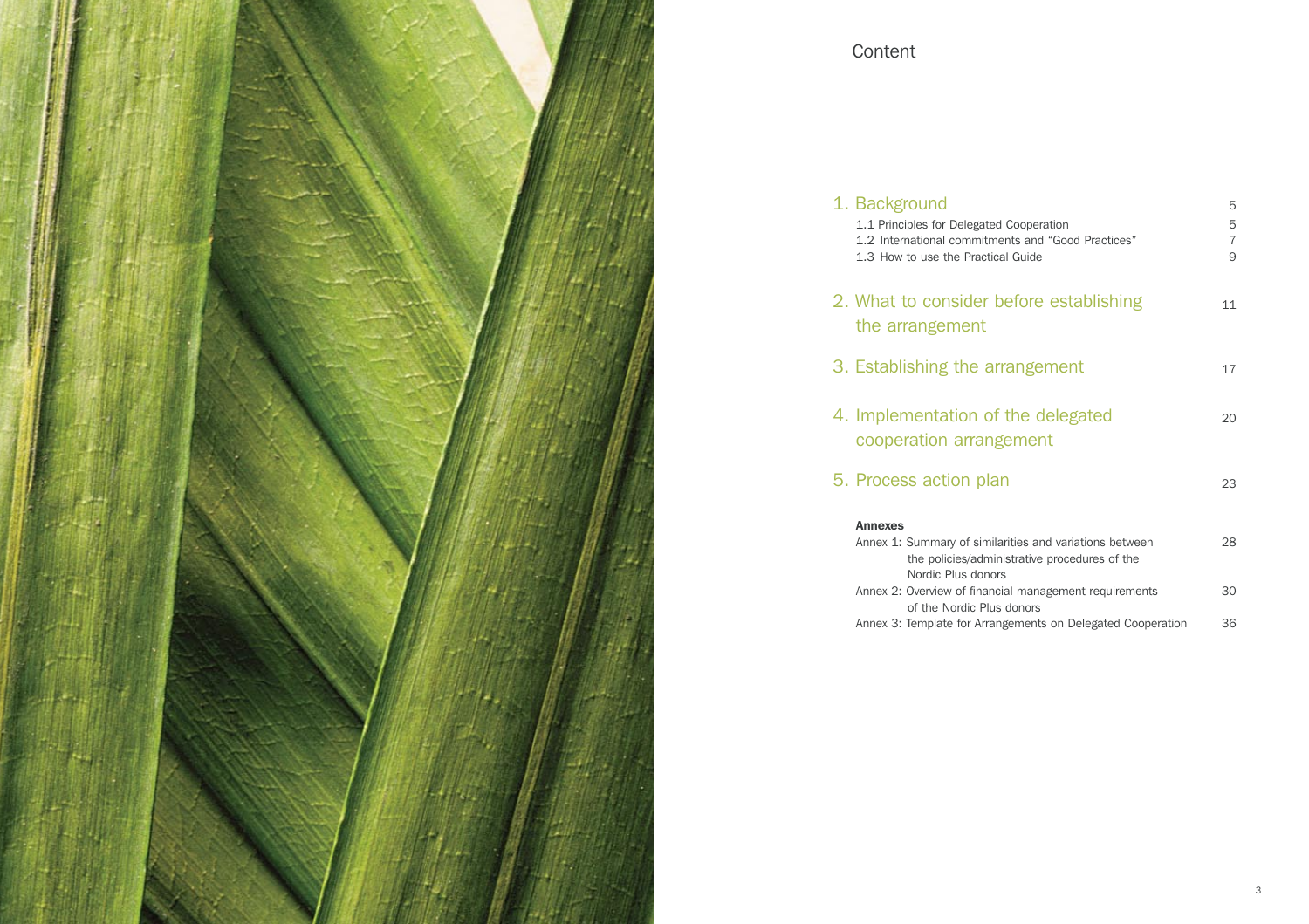# 1. Background

The Nordic Plus group of donors have established a Joint Action Plan on Aid Effectiveness. As part of this plan the potential for increased use of delega ted cooperation has been explored.

A Joint Assessment of Policies and Administrative Practies of the Nordic Plus donors and a Study of Lessons Learnt regarding delegated cooperation have been carried out. A summary of the assessments is included in Annex 1 and 2.

Principles for Delegated Cooperation as well as a Template for Arrangement on Delegated Cooperation (Annex 3) have also been worked out and form a part of the Practical Guide.

# 1.1 Principles for Delegated Cooperation

The aim of delegated cooperation is to enhance aid effectiveness and reduce transaction costs primarily for partner countries, but also for donors.

The Nordic Plus countries Denmark, Finland, Ireland, The Netherlands, Norway, Sweden and UK have agreed to mutually approve each other as potential partners for delegated cooperation arrangements.

Other donors are invited to make use of these principles and documents and to join the partnership.

#### The initiative

1

The definition of delegated cooperation by OECD/DAC covers a broad range of working arrangements: *"…when one donor (a "lead donor") acts with authority on behalf of one or more other donors (the "delegating" donors or "silent partners"). The level and form of delegation vary, ranging from responsibility for one element of the project cycle for a specific project (e.g. a particular review) to a complete sector programme or even a country programme."*

The Nordic Plus initiative for further enhancement of delegated cooperation focuses on the principles to be followed when *"one donor acts with authority on behalf of one or more other donors in all aspects and all phases of a coun try programme, sector programme or project."* It is however recognised that there may be country level variations in the extent of the delegated authority.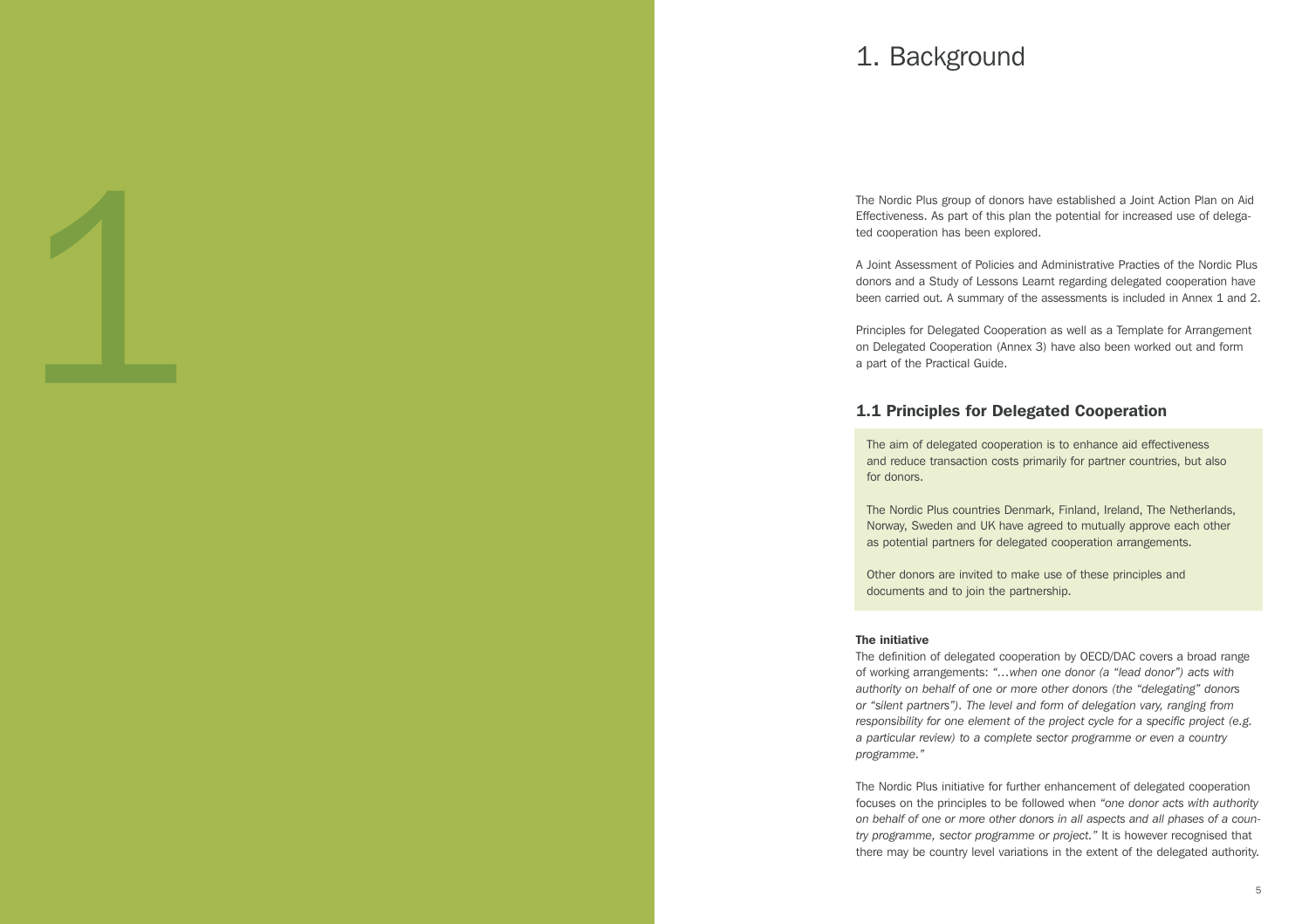Delegated cooperation arrangements should be based on mutual trust and understanding. It was therefore decided that the approval of each other as a potential partners for delegated cooperation arrangements would be based on an independent assessment of the policies and administrative procedures, including financial management requirements, of each of the Nordic Plus countries.

Two documents, the "Practical Guide" and the "Template for Arrangements", have been developed to guide the planning and implementation of delegated cooperation arrangements. They are primarily designed for delegated cooperation arrangements for sector programmes and projects. The principles are however also relevant for country programmes.

Reference is made to the Nordic Plus paper on "Complementarity principles" approved in November 2005 that recognizes the challenges in promoting complementarily and division of labour and suggests that delegated cooperation and silent partnership may be alternative way to enhance aid effectiveness.

#### The principles

Based on the above, and the "Joint Assessment on Policies and Administrative Practices", the Nordic Plus countries Denmark, Finland, Ireland, The Netherlands, Norway, Sweden, and UK have mutually approved each other as potential partners in delegated cooperation arrangements.

The Nordic Plus countries will in this context strive to work according to the following principles:

- 1) Follow the advice in the "Practical Guide" and "Template for Arrangements" on formal requirements and practical arrangements that need to be in place in each case of delegated cooperation.
- 2) When embarking on delegated cooperation arrangements among Nordic Plus donors or with any joining donor, use these documents as common tools to facilitate the implementation.
- 3) Base the arrangements on the following key principles, as reflected in the two documents;
- *a) The Lead Donor of the delegated cooperation arrangement will act*  with authority on behalf of one or more Co-Donors in all aspects and all *phases of the programme or project in question, if no limitations to this is explicitly agreed,*
- *b) The Lead Donor's general principles, guidelines and formats for development cooperation will be used in the follow-up of the programme/project and in the management of the contributions of the Co-Donor(s),*
- *c) The Co-Donor(s) will remain "silent" in relation to Partner Government,*
- *d) The Lead Donor will be responsible for keeping the Co-Donor(s) informed about the progress and results of the programme/project. The Co-Donor(s) will in principle remain "silent". However the exact arrangement on communication between the Lead Donor and the Co-donor(s) will be agreed on a case by case basis.*
- *e) Regarding audit requirements reference is made to the Good Practice Paper developed by DAC on Financial Reporting and Audit reflecting good practice, responsibilities and roles with regard to audit arrangements. Details on these requirements will have to be agreed on a case by case basis.*
- *f) Delegated cooperation arrangements will not involve charging of administrative fees, but secondment of staff may be used as an option for sharing the administrative burden of managing delegated cooperation arrangement.*
- 4) Endeavour to enter into delegated cooperation arrangements with other donors outside the Nordic Plus group. This can be done either a bilateral arrangement between one Nordic Plus donor and a new donor, or by an approval by all Nordic Plus donors to accept a new partner for delegated cooperation arrangements generally. Before entering into such arrangement with a new donor on an individual or collective basis the Nordic Plus donor(s) will:
- *a) Invite the "joining donor" to make an assessment of its policies, administrative procedures and financial management requirements, based on the criteria used in the "Assessment Matrix" in the "Practical Guide",*  annex I and II. The result of this assessment should be shared with all *Nordic Plus donors.*
- *b) Based on the assessment of the "joining donor" the Nordic Plus donor or group of donors may approve the "joining donor" as a potential partner for delegated cooperation arrangements*
- 5) Encourage donors outside the Nordic Plus group to make use of the delegated cooperation arrangements, the "Practical Guide" with "Assessments Matrix" and the "Template for Arrangements" developed by the Nordic Plus donors.

The rationale of delegated cooperation is to increase aid effectiveness and reduce transaction costs. It is however, for the time being, not possible to identify or recommend indicators for monitoring whether the transaction costs are actually lowered. The Nordic Plus countries will work on identifying a monitoring system for delegated cooperation, together with other interested donors.

There should be a follow-up in two years time of how these Principles, the Guide and the Template have been used. The Nordic Plus Director General Meeting will overlook the implementation of the initiative and approve any revisions of the Principles. Norway will be the co-ordinator for the first two years of the initiative, starting August 2006.

# 1.2 International commitments and "Good Practices"

In the Paris Declaration donors committed to "make full use of their respective comparative advantage at sector or country level by delegating, where appropriate, authority to lead donors for the execution of programmes, activities and tasks". Partner governments committed to provide clear views on donors' comparative advantages and on how to achieve donor complementarity at country and sector levels.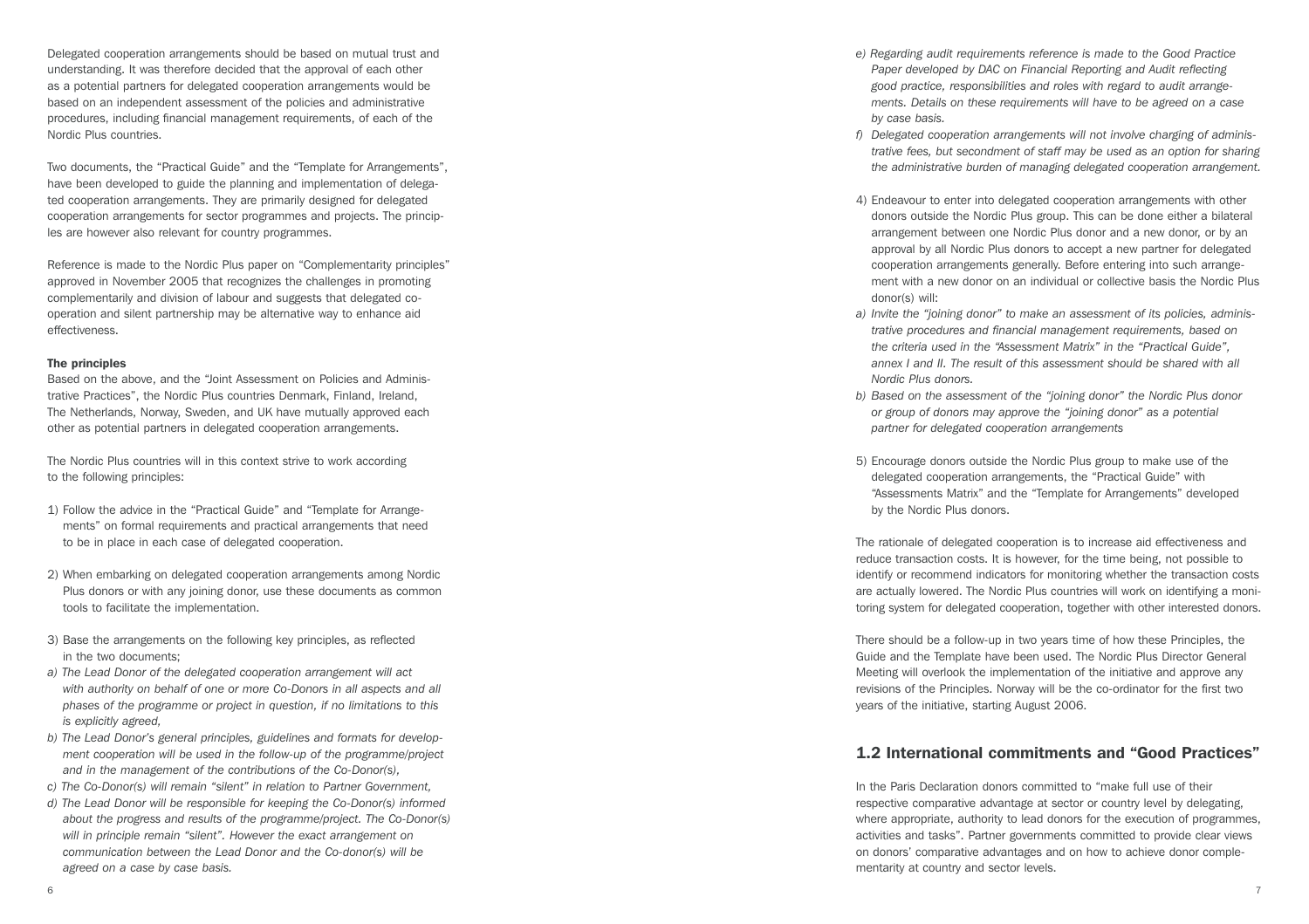The OECD/DAC Guidelines ("Harmonising Donor Practices for Effective Aid Delivery", 2003) establish as the principle aim of delegated cooperation to reduce transaction costs and increase aid effectiveness through greater use of the comparative advantages of the individual donors. Moreover, delegated cooperation arrangements should be set up in ways that ensure that the support does not undermine partner governments' leadership of the development process.

The overall guiding principles of OECD/DAC include:

- Delegated cooperation arrangements should be consistent with the partner government's poverty reduction strategy
- The extent of preparation for any delegated cooperation arrangement should be proportional to the scope and of scale of the arrangements
- Full use should be made of each bilateral donor's comparative advantage

The Nordic Plus donors endorse the OECD/DAC principles and practices. It should be noted, however, that the Nordic Plus Principles for Delegated Cooperation, this Practical Guide and the Template have been worked out to further enhance use of delegated cooperation among the Nordic Plus countries.

The OECD/DAC "good practices" is summarised for easy reference in table 1 below

#### Table 1

#### ECD/DAC "Good practices" on delegated cooperation General

- Donors should agree on shared objectives for a delegated cooperation arrangement
- Donors should consult the partner country on a delegation arrangement
- Delegation arrangements should be as simple as possible
- The extent to which a delegating donor assesses a lead donor's policies and procedures should be dependent on the scope and frequency of the delegated cooperation arrangements
- A delegating donor should take account of any relevant assessment of a lead donor by another delegating donor before making its own assessment
- Lead and delegating donors should be as flexible as their respective external constraints permit in accepting the procedures of the partner country
- Where it is not possible to accept the procedures of the partner country, lead and delegating donors should look to adopt common procedures
- Donors involved in a delegated cooperation arrangement should have a clear, shared understanding of their respective roles and responsibilities
- Donors should make available details of a delegated cooperation arrangement to the partner government and other interested parties
- Donors should adhere to their agreed roles and procedures

### Specific to more extensive arrangements or particular stages of the programme/project cycle

- The donors involved in an arrangement should agree on the status of any written agreement
- The donors involved in an agreement should agree on the number and nature of any agreements with the partner government
- Where one donor channels its funds for a project or programme through another, explicit agreement should be reached between the lead and delegating donors on disbursement, accounting and auditing agreements
- Lead and delegating donors should agree on indicators for measuring performance of the activity at the output, purpose and goal level

# 1.3 How to use the Practical Guide

This Guide and Template have been developed to provide practical advice to donors how to work with delegated cooperation in order to keep down the preparation costs and minimise obstacles faced during implementation. The Guide is not concerned with how to address the fundamental political, strategic and risk related assessments that a donor must make before funding a programme.

The practical Guide should not be read as a step-by step recipe. Every arrangement is likely to develop along its own particular path and involve its own set of challenges which may not be amenable to a neat and logical sequence of steps.

The practical pointers in chapter 2 - 4 are presented as they relate to the early stage of considering a cooperation arrangement, the establishment of the arrangement and the implementation, respectively. A process action plan is included in the chapter 5. The annexes give further practical guidance.

*Other reference documents are:*

- Paris Declaration on Aid Effectiveness, www.oecd.org/dac
- Harmonising Donor Practices for Effective Aid Delivery www.oecd.org/dac
- Joint Action Plan for Effective Delivery through Harmonisation and Alignment. Nordic Plus (2003), updated November 2005 and March 2006
- Nordic Plus Complementarity Principles (2005)
- Nordic Plus Procurement Policy (November 2004) and Guide (November 2005)
- Barriers to Delegated Cooperation: Lessons Learnt, (COWI 2006)
- Barriers to delegated Cooperation: Joint Assessment of Policies and Administrative Procedures (COWI, Revision 1 with inclusion of Finland, September 2006)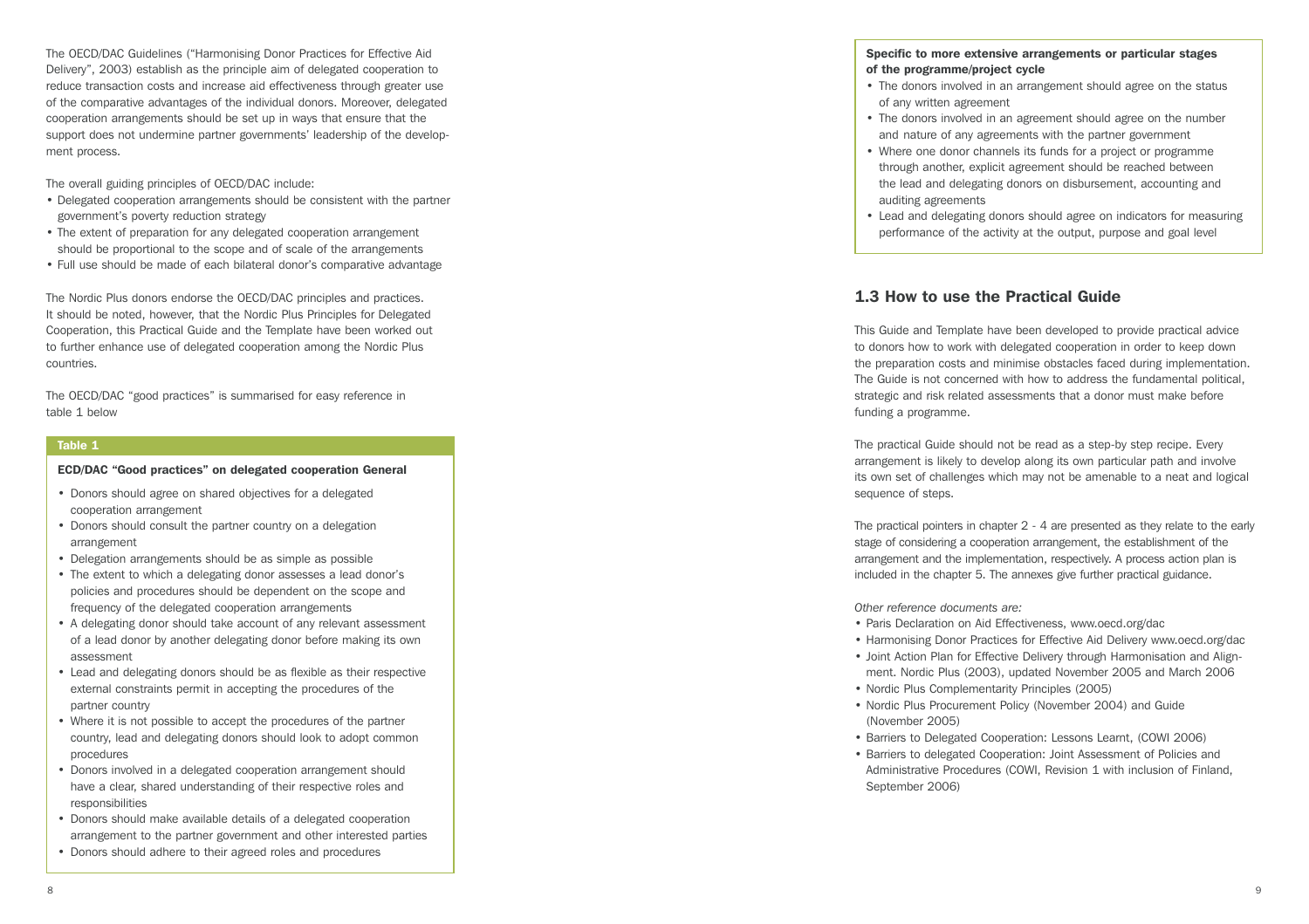# 2. What to consider before establishing the arrangement

The preparatory activities for establishing delegated arrangements focus on making sure that the conditions for entering into the specific arrangement are in order and that the main operational questions have been given enough consideration.

1. In the early stage of considering support through delegated cooperation, think carefully about the possibilities for choosing an existing programme or a programme still at preformulation stage. Some important questions to address when considering delegated cooperation based on an *existing programme* include:

2

- Can you as potential co-donor agree to the programme/project design?
- Will the programme/project management procedures of the potential lead donor be adequate to the potential co-donor as a basis for starting/ continuing discussions on the cooperation? Use the Joint Assessment to obtain an indicative answer, see matrix, Annex 1.

Important questions to address when considering cooperation based on a programme/project at the *pre-formulation stage* include:

- Which donor immediately seems to match "own" priorities regarding policy, cross-cutting issues and approaches, aid management, and country focus. Use the Joint Assessment, see matrix, Annex 1, for information.
- Make sure a clear understanding exists between the donors regarding the programme/project formulation process and approach. Refer to the process action plan in section 5 of this Guide with regard to the process and main questions to consider.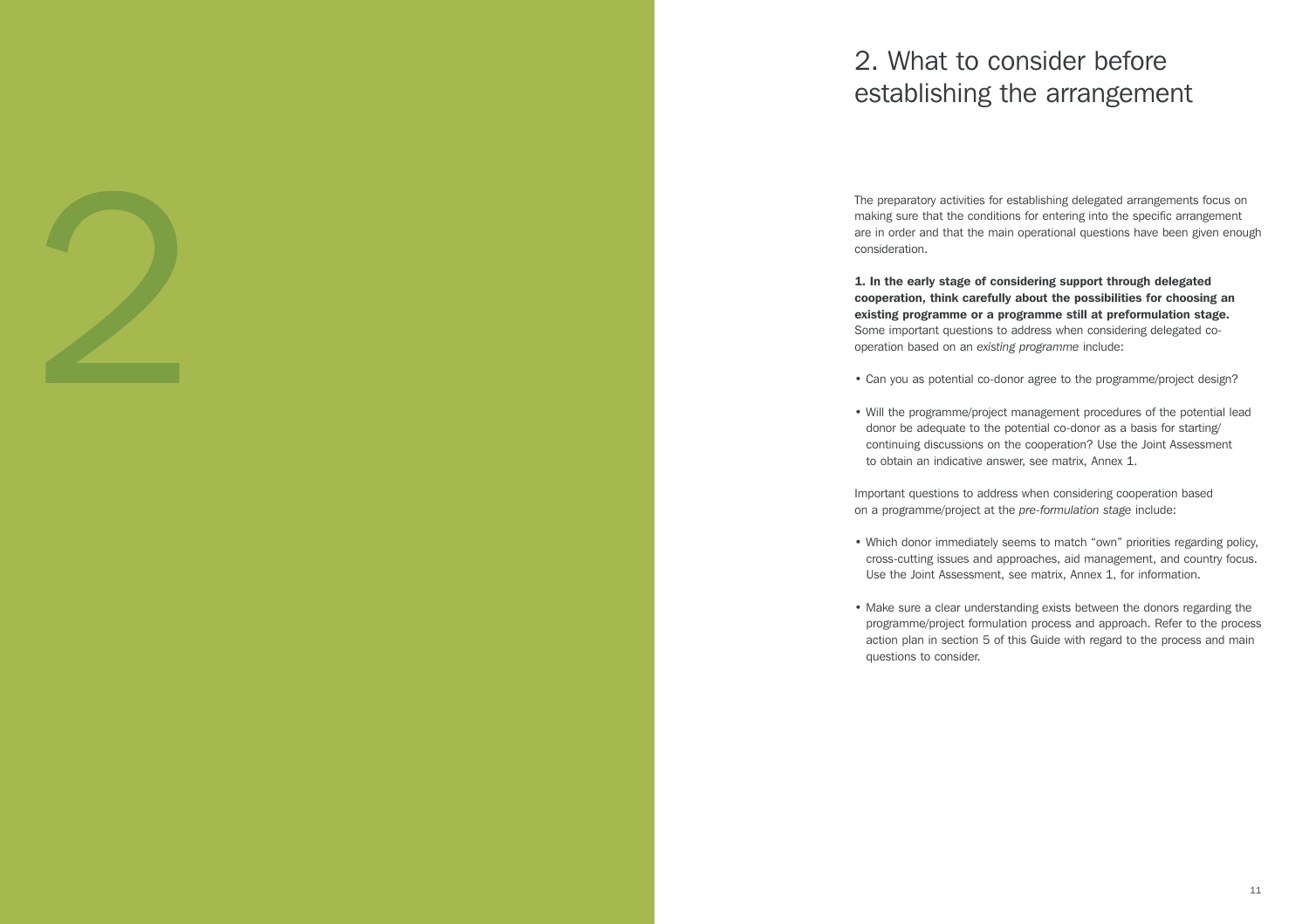#### 2. Donors involved in a delegated cooperation arrangement should have a clear, shared understanding of their respective roles and responsibilities (OECD/DAC)

As noted in the OECD/DAC Guideline, the roles and responsibilities should be set out explicitly in writing. This requirement can be met by use of the Nordic Plus Template for Arrangements on Delegated Cooperation (see Annex 3). There are two basic sets of relations in a delegated cooperation arrangement to be considered: 1) Lead donor - partner government and 2) lead donor - co-donor.

With regard to the relation between lead donor and partner government. the Nordic Plus donors follow the OECD/DAC good practice that the codonor should be silent in relation to the partner government. A delegating donor must, therefore, only communicate through the lead donor and not directly with the partner country in the areas of delegation.

Regarding the relation between the lead and co-donors, the Nordic Plus donors have agreed that the co-donor may play a somewhat active role during the planning stage of the arrangement. The co-donor can e.g. take part in discussions with the lead on the approach and content of the support and participate in appraisals. However, during implementation (after the arrangement has been signed), the co-donor should, in principle, remain silent in relation to the lead donor, apart from in agreed encounters such as annual meetings between the donors. The requirement of the codonor to remain silent vis-à-vis the lead should be made explicit between the two donors in advance.

In addition to the two sets of relations above it is also important to consider the relation between the donors in the delegated cooperation arrangement and other stakeholders such as other donors and implementing partners, or other. The relations to such "other stakeholders" should be managed by the lead donor while the co-donor should remain silent.

#### 3. Allow for a considerable amount of time and resources to prepare the delegated cooperation arrangement

It is important to prepare for a realistic investment of time and resources to establish a delegated cooperation arrangement. The planning and resource allocation in the agencies should take into account the time and resources needed, and the individuals driving the effort should be prepared for a long haul. It is realistic to expect that more time is needed to establish a delegated cooperation arrangement than a non-cooperation arrangement. The lead donor should expect and be prepared to answer questions, provide information and enter into discussions to satisfy the information needs of the co-donor. The co-donor may need time, jointly with the lead donor or individually, to analyse the programme design and objectives, assess to what extent the policy and priorities on cross-cutting issues are observed in the programme/project supported and decide on "what if not", clarify any legal questions, and clarify the reporting and disbursement requirements and procedures.

It is vital not to try to circumvent steps in the preparation process in order to save time. Leaving aside important questions for later or not ensuring that there is complete clarity on all agreed procedures and mechanisms for administering the delegated cooperation arrangement may result in obstacles during implementation. Experience clearly shows that the time invested in preparation is compensated by less "friction" during implementation.

The preparation costs may appear excessive; however, one should keep in mind the rewards in the form of reduced transaction costs for both donors and partners. It is relevant to consider the balance between costs and benefits of the particular delegated cooperation arrangement (as also noted by OECD/DAC); although an accurate cost-benefit assessment cannot be made. In general, the probability that the benefits outweigh the costs is higher if the cooperation focuses on large projects or programmes. Also, the benefits may only be realised in the long run, which is important to realise for the individuals driving the process of setting up the arrangements. It is recommended that an attempt is made to monitor that transaction costs are in fact reduced as a result of the delegation of responsibilities.

Many of the following suggestions are aimed at keeping down preparation costs and lowering the risks of obstacles occurring during implementation.

#### 4. Clarify the objectives of the delegated cooperation arrangement

OECD/DAC recommends that partners - i.e. the partner government and lead and co-donors alike - make sure they agree on the objectives of the programme supported.

A shared understanding between the donors of the programme/project objectives is an important condition for the mutual trust and confidence that should characterise the relationship. The lessons-learnt indicate that clarity on the understanding between cooperating donors on the approach and objectives of a jointly supported programme should not be taken for granted. Making sure in advance that a common understanding exists on programme/ project goals and design is therefore worthwhile.

Each donor should also make sure that the objectives of using delegated cooperation are clear. Because of the "costs" involved it is important to keep in mind why the arrangement is set up and why it is important. In addition to the overall objective of reducing transaction costs, each partner may have other objectives, like: Ability to support a sector, theme or country despite limitations in the administrative resources or capacity of the donor; ability to continue support to a sector/theme in a situation where the donor is concentrating the direct involvement to fewer sectors/themes; ability to meet "input" targets.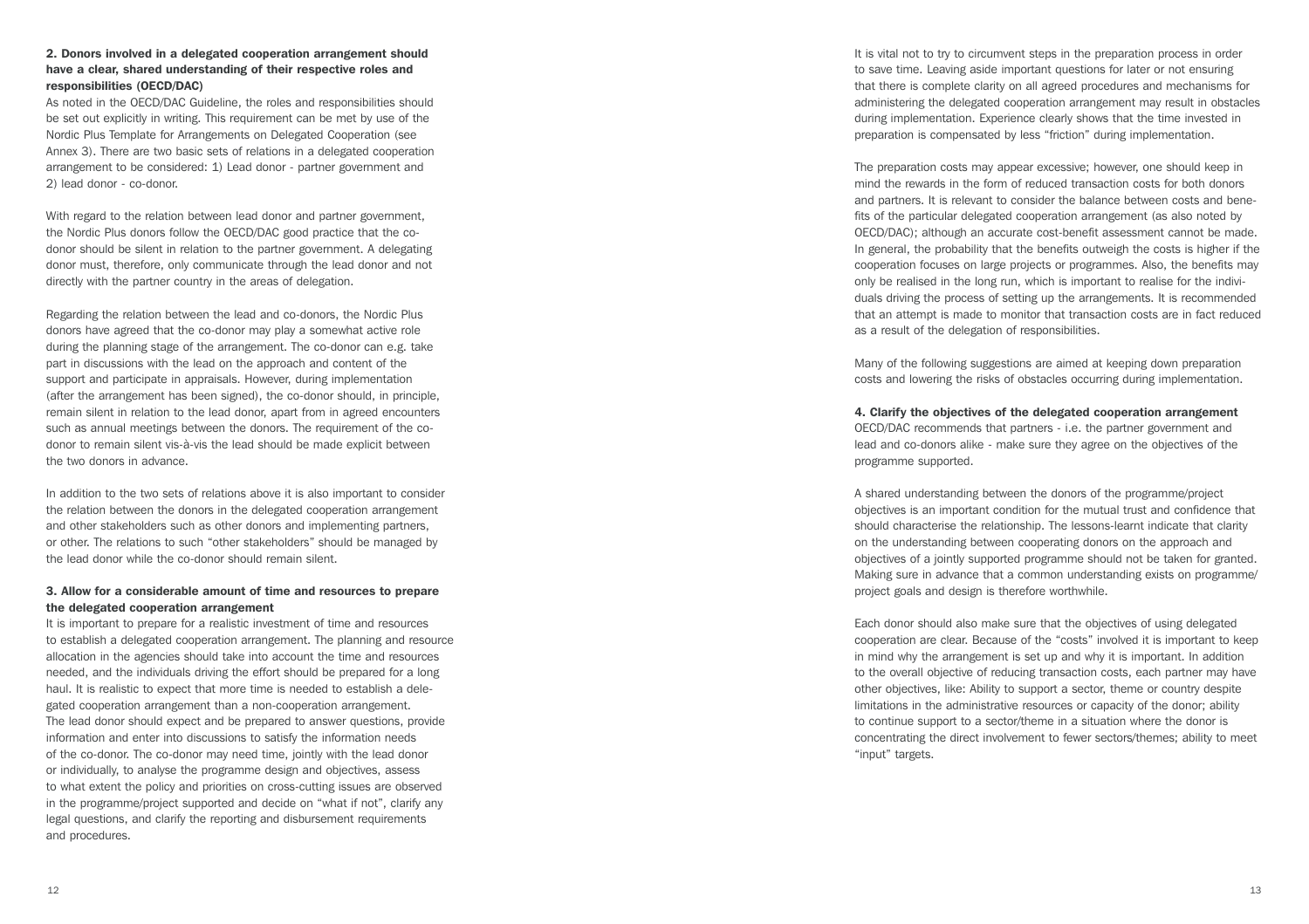#### 5. Do your "homework" within your own organisation

Whether you will be lead or co-donor, consult with the sections in your agency that play a key role in appraising and approving the arrangement in order to pinpoint their particular requirements and concerns. If possible, use earlier examples of delegated cooperation arrangements (preferably with the same lead/co-donor constellation if possible) processed in your organisation to find out what questions were raised and how they were addressed. As far as possible, ensure that such questions are resolved before the cooperation programme is presented to the key sections in your organisation.

To the extent possible, prepare the relevant sections of your agency in advance, so they are aware about what it means to enter into a delegated cooperation arrangement.

#### 6. Consult the partner government on who they prefer should be the lead partner in a delegated cooperation arrangement

In accordance with the Paris Declarations and the OECD/DAC guideline, the partner government should be consulted when a delegated cooperation arrangement is being considered. Moreover the partner government should determine the lead in a delegated cooperation arrangement. Note that a partner government may not in every case agree to what two donors consider obvious as to who should be lead.

It is obvious that the consultation of the partner government takes place at an early stage of planning the cooperation.

As further noted in the OECD/DAC Guideline, partners in a delegated cooperation arrangement should share information on the arrangement with other interested parties, development partners, etc. engaged in the sector or country.

#### 7. As a co-donor consult the Joint Assessment to review the lead donor's policies and procedures

Donors generally require an assessment of another donor in order to approve the donor as lead in delegated cooperation arrangements. To serve this purpose the Joint Assessment was carried out in order to provide the basis for the Nordic Plus donors to mutually approve each other as partners in delegated cooperation arrangements.

The Joint Assessment confirmed the high degree of like-mindedness among the Nordic Plus donors. It concluded that there is a high degree of similarity in the policies and administrative procedures of the seven Nordic Plus donors reviewed. The similarities relate to the major policy priorities, issues related to country programme approaches, aid modalities, decentralised operations, programme cycle management, and use of agreements. It reflects that the Nordic Plus donors are all active supporters of the international declarations on poverty reduction and aid effectiveness.

The Joint Assessment also revealed that the donors vary with regard to certain policies and practices, as illustrated in table 2. A donor should anticipate that certain compromises on own policy or administrative requirements must be made in order to enter into a delegated cooperation arrangement as "silent partner" or as "lead". The principle approach should be for the co-donor to assess if there are differences in important areas and then address the questions up front with the lead at an early stage of discussing the cooperation. The Joint Assessment should be used as the primary tool to identify the important variations in the policies and procedures between two or more Nordic Plus donors planning a delegated cooperation arrangement. Whether any additional assessments are needed of a potential lead donor may be decided upon from case to case.

Therefore, proceed as follows:

- Consult the matrix of the Joint Assessment (Annex 1) to get a first indication of where your organisation may differ in policy or overall approach from the potential lead donor. If considered important, also consult Annex 2 for an overview of the financial management procedures of each donor.
- If the matrix indicates that an important divergence exists between your organisation and the lead donor in relation to overall policies or procedures, read the appendices of the Joint Assessment report<sup>1)</sup> to obtain a more detailed description of the potential discrepancies.
- Consider if the seen discrepancy is significant for your organisation and consult with the lead donor on how the issue should be addressed in the specific cooperation arrangement.

Refer to point 8 as a basis for deciding on your organisation's approach to addressing the divergence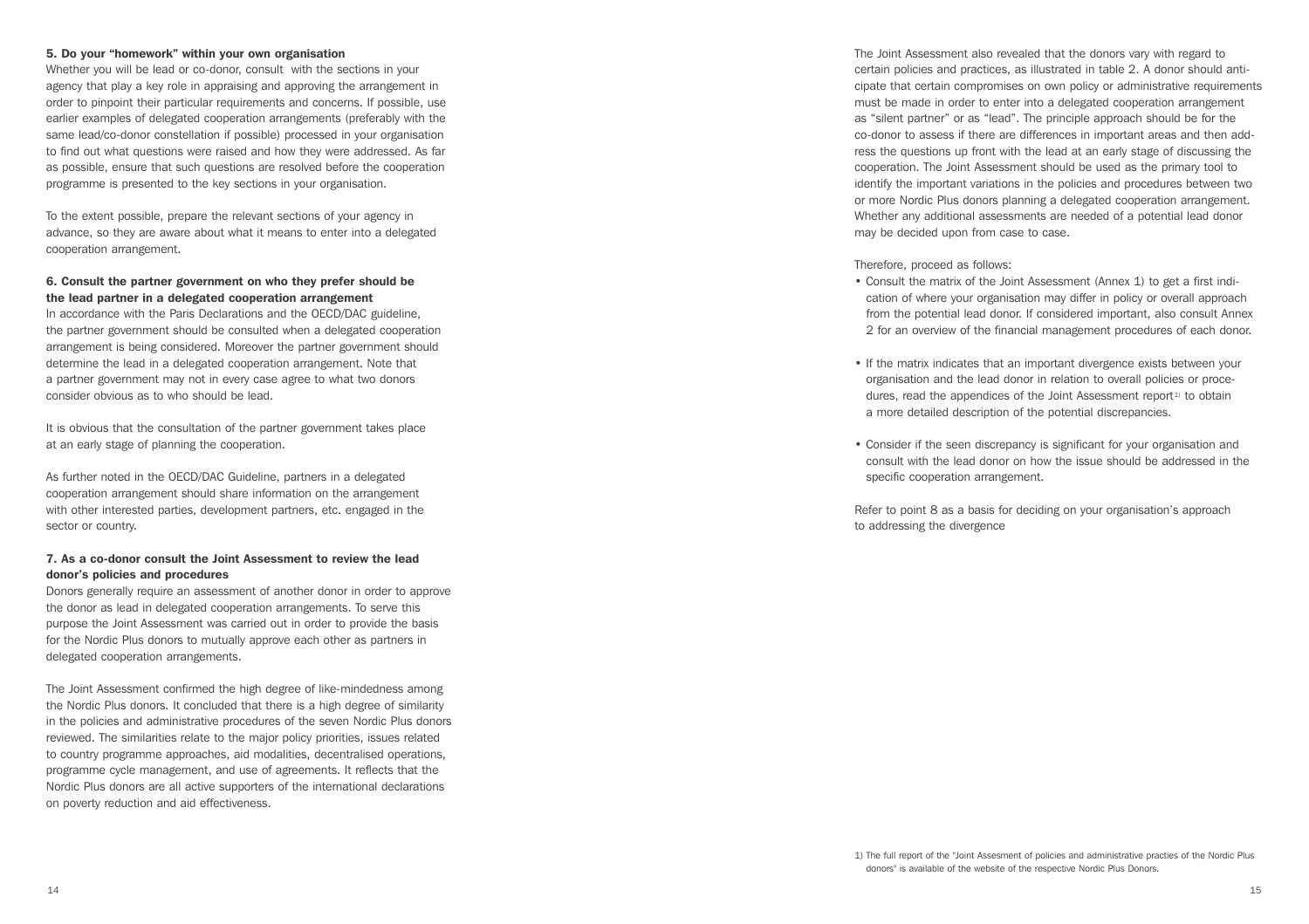#### Table 2

#### Summary of areas where the Nordic Plus vary in policies, procedures and organisation

- Certain detailed policy priorities, aspects where policy coherence is required, and the definition and role of cross-cutting issues and thematic priorities.
- The approach to analysis as a basis for country strategies, aid modalities, and programmes/projects.
- The approach and role given to capacity development and use of technical assistance.
- The extent to which the donors express an explicit demand for partner country institutions to assume the main responsibility for programme planning.
- Procedures for appraisals.
- Capacity analysis, including different criteria.
- Certain financial management requirements of the donors (although all donors highlight that own procedures should be applied flexibly for the benefit of harmonised initiatives).

3

- Donors agree on the broad principles for how to respond to nonadherence by partner governments to agreements, but not all donors have specified their policies regarding the response mechanisms.
- The approach to staffing of embassies. A donor who prefers to rely on specialist skills and competences for dialogue and monitoring of the support may want to confirm that the lead donor's embassy is staffed to meet this preference.

# 8. Delegating donors should be as flexible as their respective external constraints permit in accepting the procedures of the lead donor

The Nordic Plus donors are committed to the OECD/DAC "good practice" of applying their procedures flexibly for the benefit of harmonisation and an aligned approach. The lessons learnt prove that the Nordic Plus donors regularly put this principle into practice as they accept deviations from their standard policies and procedures to conclude cooperation arrangements. Therefore, a difference between two donors on a policy item or approach should not necessarily be a barrier for the cooperation. It is noted that the principle agreed to among the Nordic Plus is that the co-donor accepts the approach of the lead.

It is ultimately a matter of decision by the principal actors if the divergence is considered important enough so as to derail plans for a delegated cooperation arrangement. The main consideration for a donor is if the overall benefits of the cooperation outweigh the costs of compromising on one's policy principles or approaches.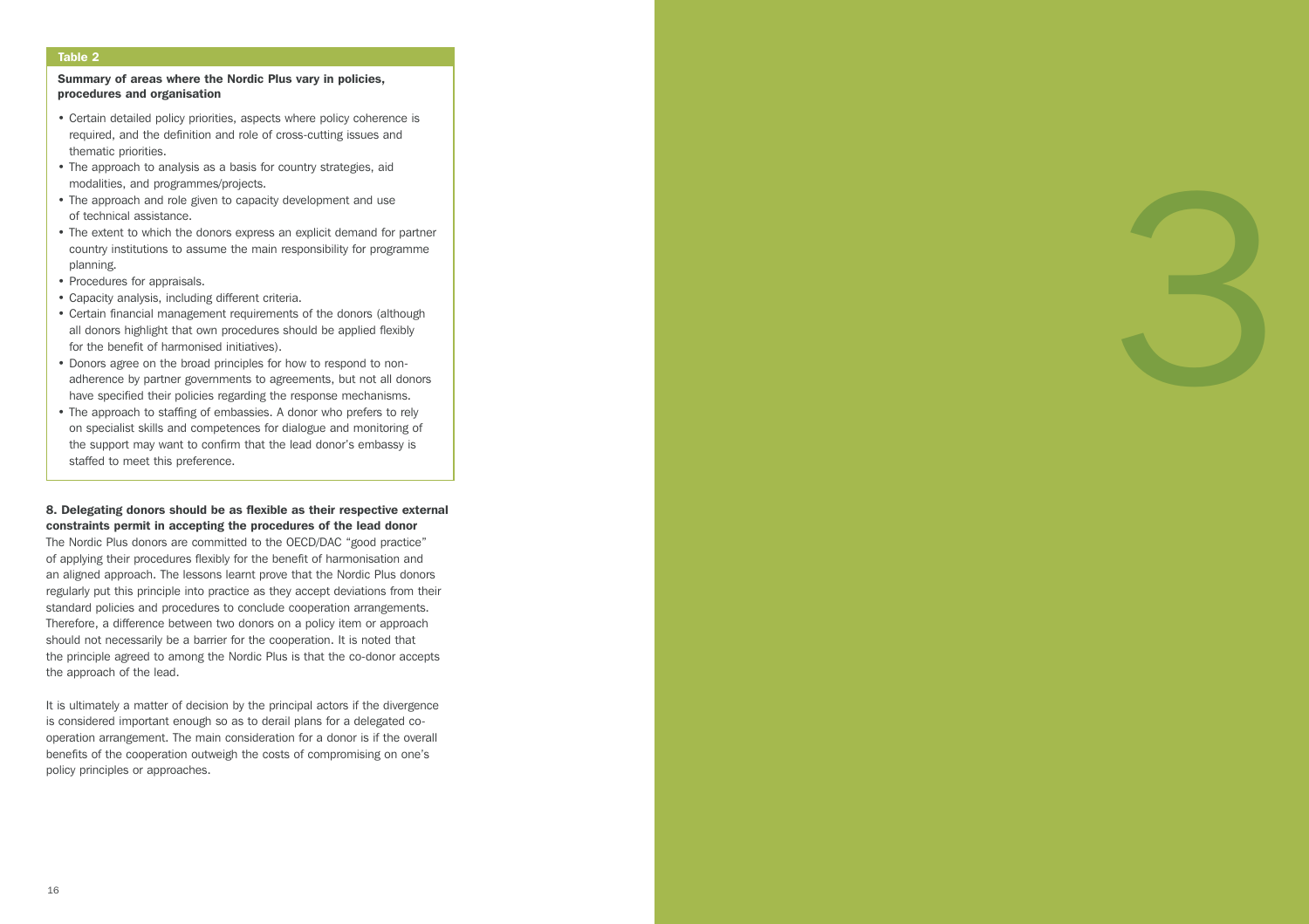# 3. Establishing the arrangement

#### 9. Make the delegation arrangement as simple as possible (OECD/DAC)

There are several ways to make a delegated cooperation arrangement simple.

First, delegated cooperation arrangements among the Nordic Plus donors should ideally be based on no more than two formal documents to establish the relation between the partners. There should be arrangement/agreement between the lead donor and partner government and another arrangement between the lead donor and co-donors. (See Template which, however, opens up for separate bilateral arrangement with Partner country, if a codonor so require)

Second, during implementation the formal interaction between silent and lead should be limited to the annual meetings between the donors and the reports provided by the lead to the co-donor.

#### 10. Where it is not possible to accept the procedures of the partner country, lead and delegating donors should look to adopt common procedures (OECD/DAC)

Use the "Nordic Plus Template for Arrangements on Delegated Cooperation" (August, 2006), which has been designed specifically for the purpose of delegated cooperation arrangements between Nordic Plus donors.

Note that Nordic Plus "Joint Financing Arrangement" is an alternative basis for cooperation arrangements between the Nordic Plus donors. The Joint Financing Arrangement includes also bilateral agreements between each donor and the partner goverment that can accomodate individual requirements.

Use the Nordic Plus "Joint-Procurement Policy" (November 2004) to define the provisions regarding procurement in arrangements among the Nordic Plus donors. Also refer to the Nordic Plus Joint Procurement Guide (2005).

11. Where one donor channels its funds for a project or programme through another, explicit agreement should be reached between the lead and delegating donors on disbursement, accounting and auditing arrangements, (OECD/DAC) including:

- Value of funds transferred and any burden sharing
- Triggers for disbursements, including frequency and link to reporting
- Way of making transfers
- Treatment of any interest accrued on balances
- Procedures for returning any unspent balances
- Any procurement procedures
- The nature and frequency of financial and narrative reports and the accounting and auditing requirements

It is important to have a common and explicit position on these items since obstacles during implementation are typically caused by misunderstandings about administrative questions. It is particularly important to have clear agreements between lead and co-donors on roles and responsibilities in relation to flow of information, reporting procedures, annual meetings between donors, disbursement mechanisms, etc.

Note that some of the items should be specified in the arrangement between lead and co-donor, while other items should be specified in the arrangement between lead donor and the partner government.

Specifically:

- The items to be specified in the arrangement between lead and co-donor are covered in the Nordic Plus Template for Arrangement on Delegated Cooperation.
- With regard to the items to be addressed in the programme agreement/ arrangement between the lead donor and the partner country, the standard procedure will be to use the approach of the lead donor. The issues that need to be covered in such agreement/arrangement are listed in the Template, Annex 3.

Refer to Annex 2 to obtain an indication of the normal or preferred standards of the lead donor. Use the table in Annex 2 as a basis for identifying areas where potential variation exists and make sure the donors agree on the issue. Note that on most of the items donors have indicated that they are flexible.

## 12. No fees should be exchanged between Nordic Plus partners in delegated cooperation arrangements

The Nordic Plus donors have agreed that delegated cooperation arrangements within the group should not involve charging of administrative fees, but secondment of staff may be used as an option for sharing the administrative burden of managing delegated cooperation arrangements.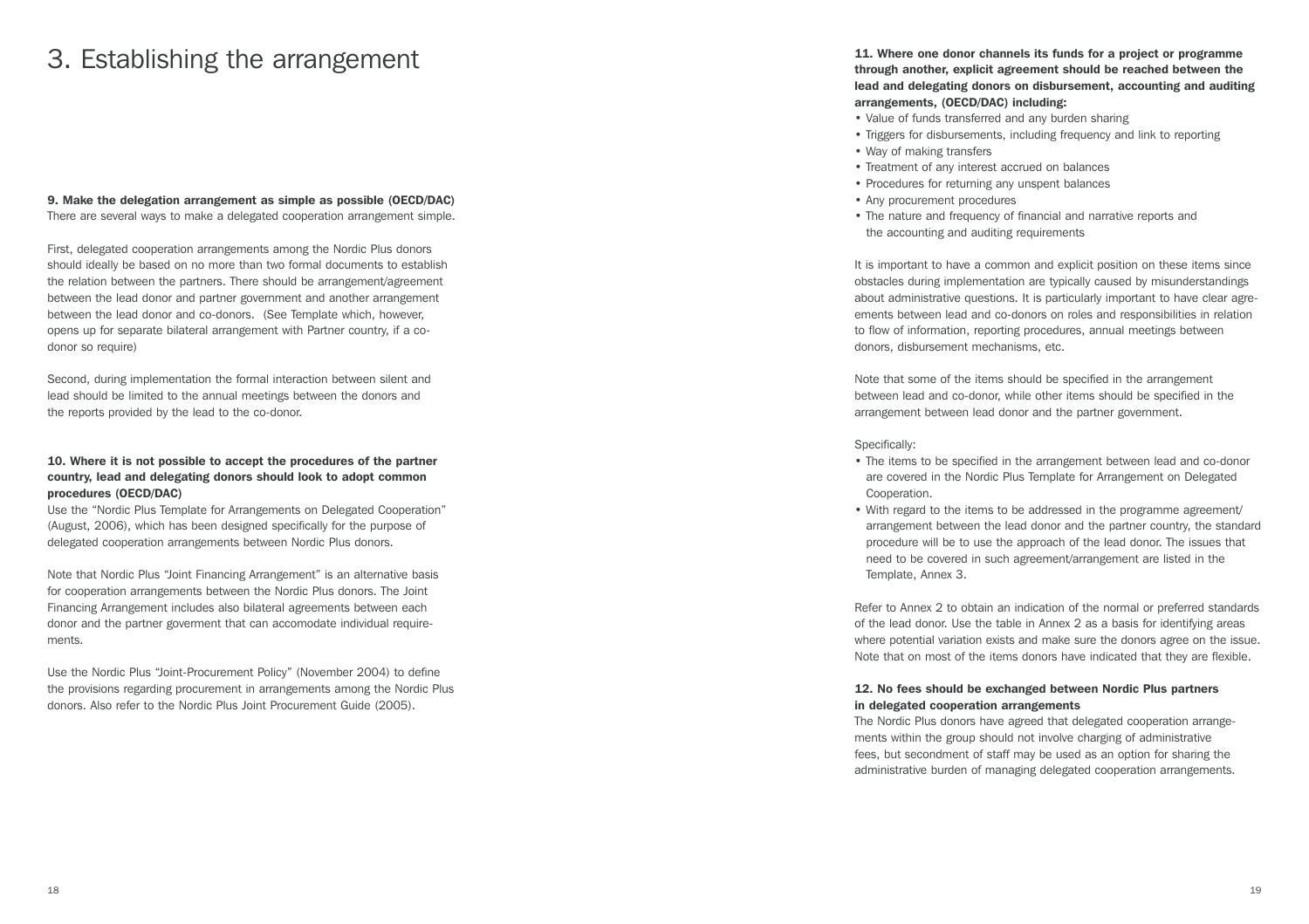# 4. Implementation of the delegated cooperation arrangement

The main concern during implementation of the cooperation arrangement is to manage any practical issue between silent and lead partners effectively.

#### 13. Adhere to the agreed roles and procedures (OECD/DAC)

It is important to adhere to the agreed roles and responsibilities of the cooperating donors during implementation. As highlighted in the OECD/DAC Guideline, failure to stand by the agreed roles may work against the aim of reducing the burden on government, it may hamper implementation of the programme/project, and it may create confusion about who is speaking on behalf of the cooperating donors.

#### In particular,

- as co-donor, stay silent in relation to the partner government and communicate with the lead donor as agreed
- as lead donor, make sure you provide the co-donor with the agreed standard reports and information and promptly inform the co-donor if any events occur that may fundamentally affect programme implementation and before making any fundamental decisions on the support

#### 14. Think about the value of communication between lead and co-donor

The real content during model of the background of the content during one of the first of the statistical political political political political political political political political political political political polit It is important to agree on the various forms of communication between lead and co-donor during implementation, which may include formal and informal channels. The formal mechanisms for communication in the form of institu tionalised meetings and their purposes should be clearly spelled out in the agreed Arrangement on delegated cooperation. It should also be agreed in advance if informal channels of communication will be used in the particular arrangement. On the one hand informal communication between the donors may be considered inconsistent with the requirement to be "silent". On the other hand informal communication may help build the mutual trust and confidence between partners necessary for delegated cooperation and ease problem resolution if/when the need arises, especially where the relation is between a co-donor represented by headquarters and a lead represented by an embassy/field office. It should be decided from case to case if informal channels of communication will be used, but it is important to clarify the expectations in advance.

An example of formal communication is to institutionalise a meeting between the co-donor(s) and lead prior to the annual monitoring meeting between the lead and the partner government. See Template, Annex 3.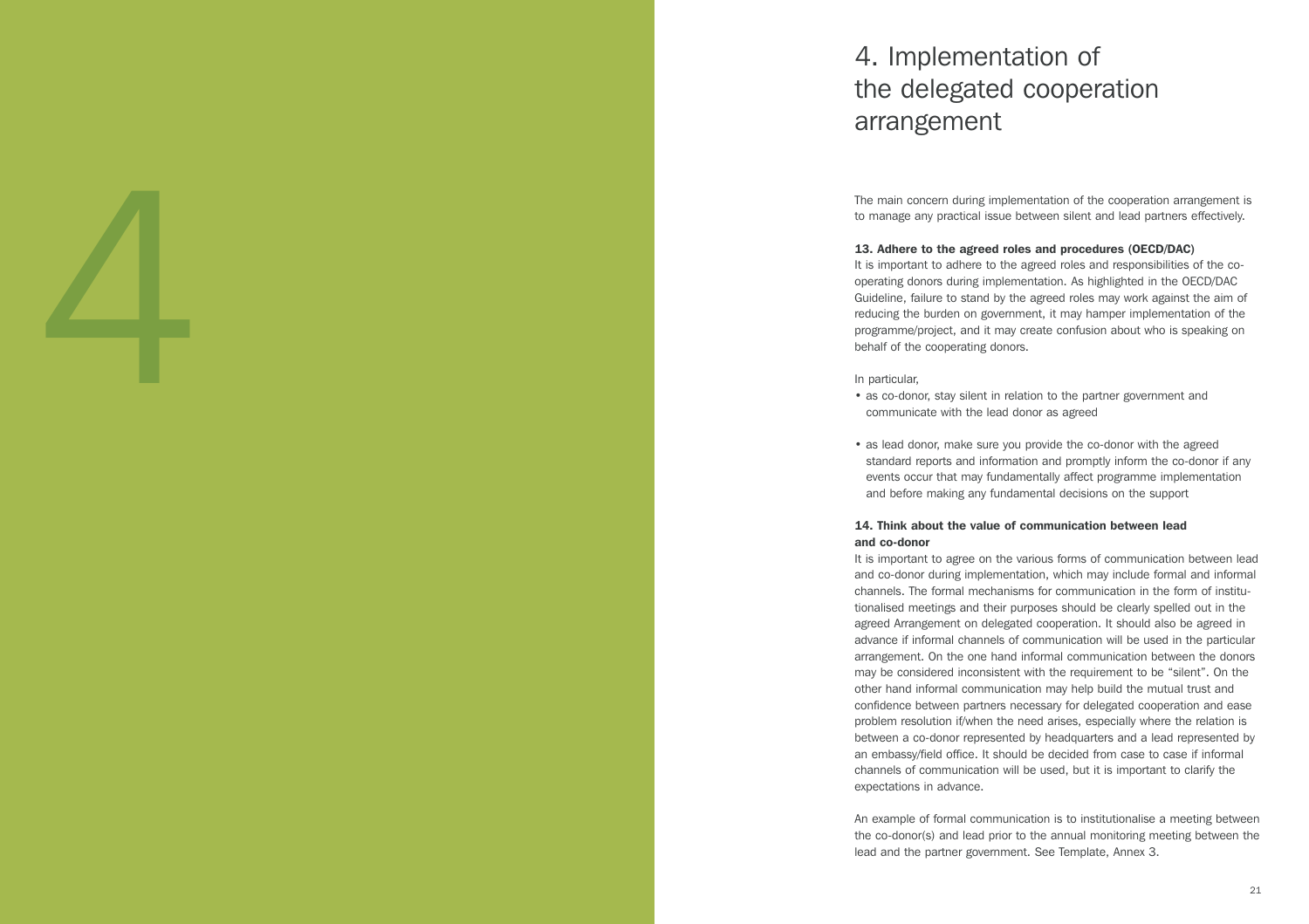#### 15. Do not put off problem resolution

Look into the issue right away when any indication is received that a problem may exist, be it disbursements, reporting or other. A lesson-learnt is that what may be a problem for one donor in the arrangement may not even be detected by the other side. Therefore it does not pay to wait for problems to resolve themselves. A quick informal contact with the other side to find out "what is the matter" could prevent minor issues from escalating.

This also means that partners in a cooperation arrangement should allow each other the right to ask questions impromptu - and be prepared to answer This also means that partners in a cooperation arrangement should allow<br>each other the right to ask questions impromptu - and be prepared to answer<br>those questions.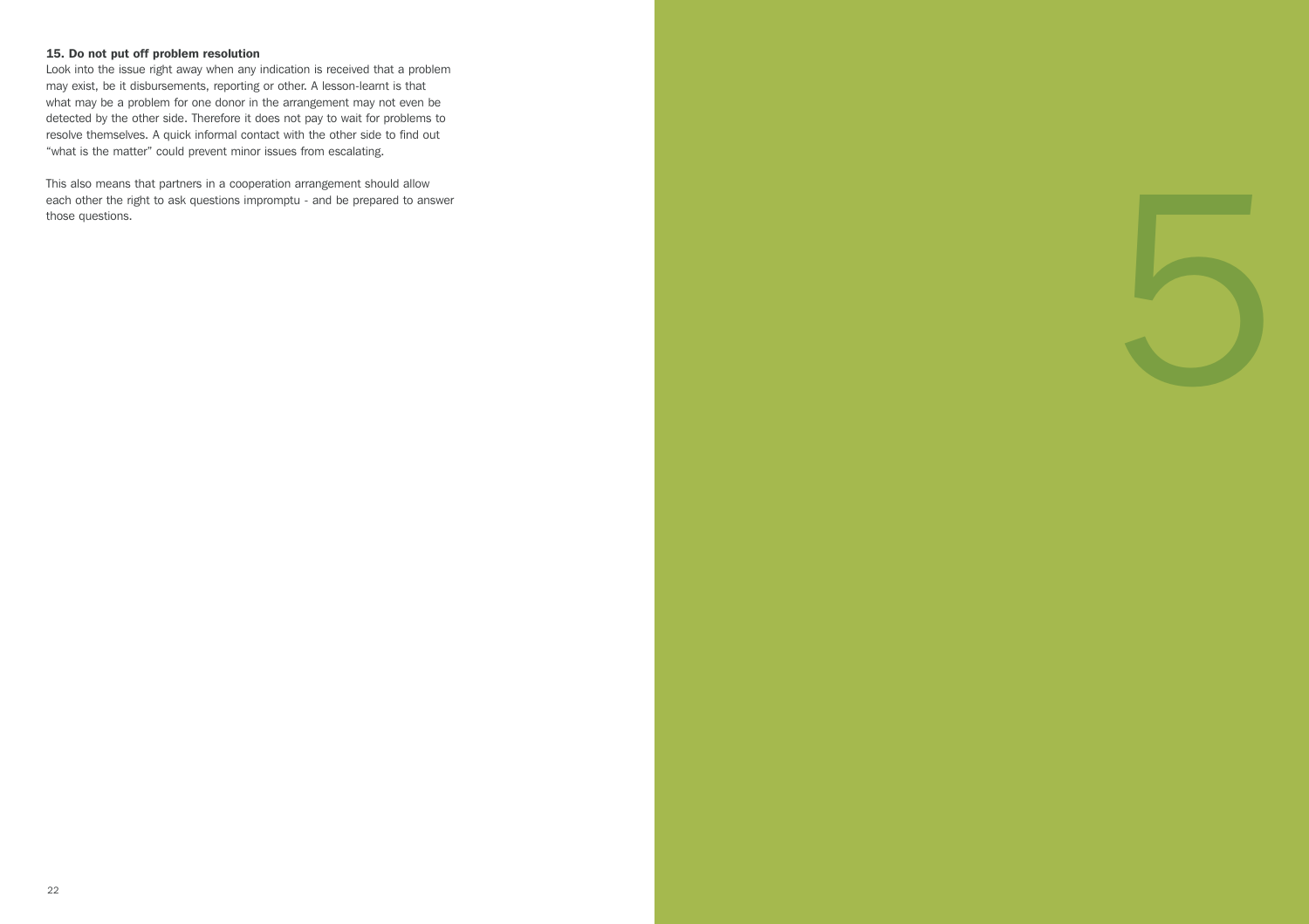# 5. Process action plan

| 1. Preparatory Phase                                                                                                                        |                                                                                                                                                                                                                                                                                                                                                                                                                                                                                                                                                                                                                                                                                                                                                                                                                                                                                                                                                            |
|---------------------------------------------------------------------------------------------------------------------------------------------|------------------------------------------------------------------------------------------------------------------------------------------------------------------------------------------------------------------------------------------------------------------------------------------------------------------------------------------------------------------------------------------------------------------------------------------------------------------------------------------------------------------------------------------------------------------------------------------------------------------------------------------------------------------------------------------------------------------------------------------------------------------------------------------------------------------------------------------------------------------------------------------------------------------------------------------------------------|
| Getting the idea<br>to support<br>a programme/project<br>through delegated<br>cooperation                                                   | The idea to work through delegated cooperation<br>may come from various entry points, as noted<br>in the lessons-learnt. Often the initiative is taken<br>by the co-donor, and often it is prompted by a<br>wish to increase or maintain support to a specific<br>programmatic area.<br>The initial question for the co-donor might then<br>be "does a programme/project already exist"<br>(somewhere or in a given country) or must<br>a programme/project be formulated?"<br>Each situation is presented in the following<br>by option A and B, respectively.                                                                                                                                                                                                                                                                                                                                                                                            |
| <b>Option A:</b><br>Supporting an<br>existing programme/<br>project. Scoping<br>what programme to<br>support and what<br>donor to work with | The typical situation is that the co-donor will be<br>looking for existing programmes either across<br>a range of countries or within a specific country.<br>Having identified the relevant programmes, the<br>next question will be "what specific programme<br>would be relevant to support through a delegated<br>cooperation arrangement?" The question can be<br>sub-divided into two interlinked questions:<br>1) Among the relevant programmes, which one<br>is designed in a way that can be agreed to?<br>Assess the programme designs to answer this<br>question. Confirm the degree of ownership and<br>alignment on which the programme options are<br>based.<br>2) Among the programmes with the "right" design,<br>which are supported by donors whose policies,<br>cross-cutting priorities and work modalities can<br>be agreed to? Use the Joint-Assessment to<br>examine the policies and overall procedures of<br>the supporting donor. |

| <b>Option B:</b><br>Supporting a<br>programme/project<br>yet to be developed          | In case a relevant programme/project can not be<br>identified, the initial question will be "what donor<br>is it relevant to approach for possible collaboration<br>on the development of a programme/project?"                                                                                                                                                                                                                                                                                                                                                                                |
|---------------------------------------------------------------------------------------|------------------------------------------------------------------------------------------------------------------------------------------------------------------------------------------------------------------------------------------------------------------------------------------------------------------------------------------------------------------------------------------------------------------------------------------------------------------------------------------------------------------------------------------------------------------------------------------------|
|                                                                                       | An entry point to answer the question is to find<br>out where there is match in priorities regarding<br>policy areas, cross-cutting issues, aid modalities,<br>and focus countries. Use the Joint-Assessment<br>to this end.                                                                                                                                                                                                                                                                                                                                                                   |
|                                                                                       | Keeping national ownership in mind, agree on the<br>approach to programme development, including<br>what should be the roles of the donors in assisting<br>the partner Government with programme ela-<br>boration and the use of consultants. Agree on<br>analysis of cross-cutting issues or broader ex-<br>ante analysis needed (who does what, including<br>TOR?). Agree on the appraisal approach and<br>process (who does what, including TOR, engaging<br>technical specialists, etc.?). Use the Joint-<br>Assessment to obtain an indication of the normal<br>approach of the co-donor. |
| <b>Deciding to support</b><br>a programme/project<br>through delegated<br>cooperation | Consult with the partner government in order to<br>clarify its preference for the constellation of lead<br>and co-donors regarding the particular programme/<br>project area. Make a principle agreement with the<br>co-donor that a delegated cooperation arrange-<br>ment should be established.                                                                                                                                                                                                                                                                                             |
|                                                                                       | Agree on road-map for the process up to signing<br>the agreement.                                                                                                                                                                                                                                                                                                                                                                                                                                                                                                                              |
| <b>Establishing the</b><br>delegated coopera-<br>tion arrangement                     | Use the Nordic Plus Template for Arrangements on<br>Delegated Cooperation and this guide.                                                                                                                                                                                                                                                                                                                                                                                                                                                                                                      |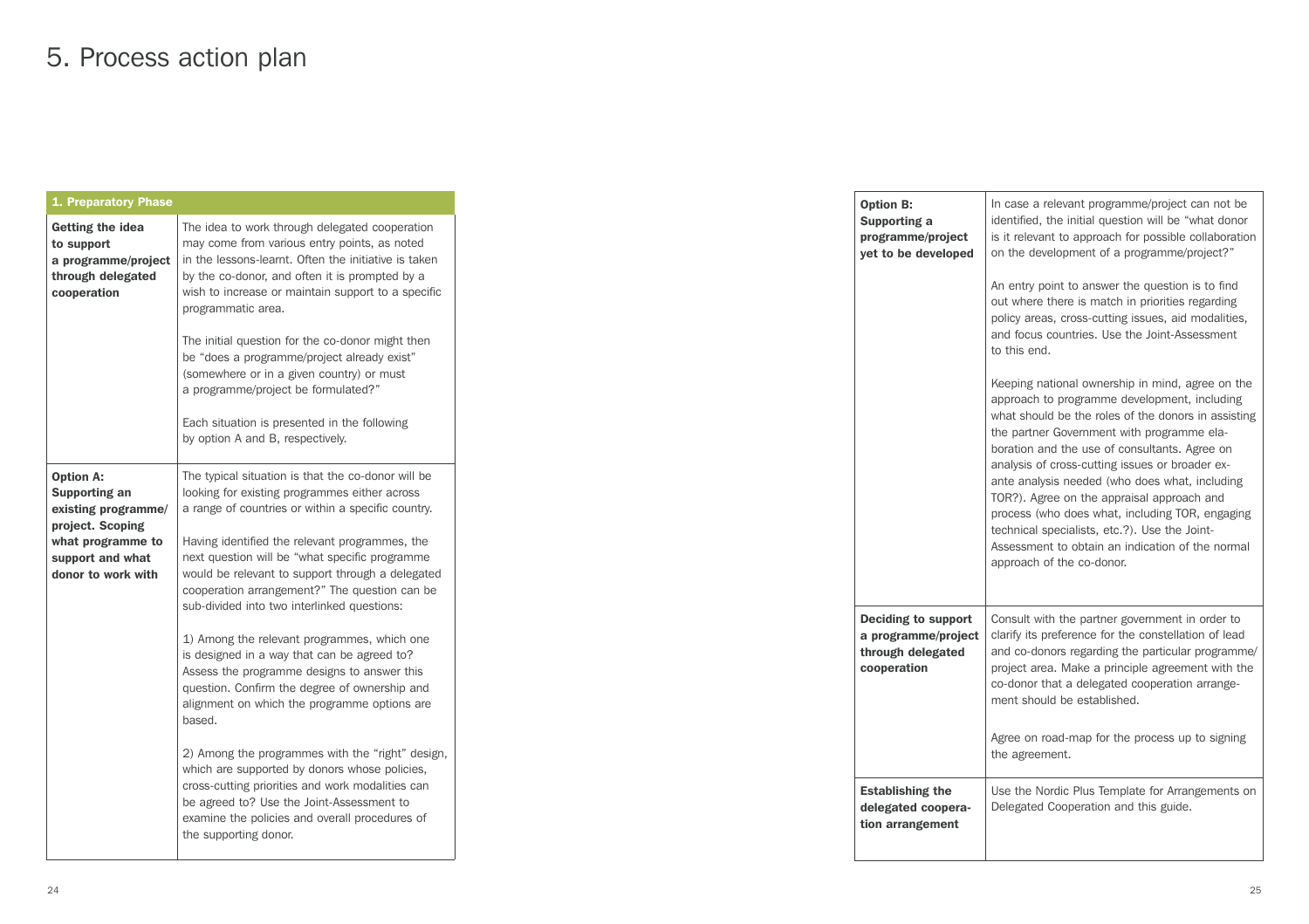|                                                                             | <b>Implementation/Follow-up Phase</b>                                                                                                                                                                          |  |  |  |  |  |  |
|-----------------------------------------------------------------------------|----------------------------------------------------------------------------------------------------------------------------------------------------------------------------------------------------------------|--|--|--|--|--|--|
| <b>Disbursements</b>                                                        | Ensure the disbursements from co-donor are<br>timely                                                                                                                                                           |  |  |  |  |  |  |
| <b>Communication</b>                                                        | Conduct annual (and other) meetings agreed to.<br>Respect pre-agreed approach to informal commu-<br>nication between donors during implementation.<br>Address any problems up-front as they are<br>identified. |  |  |  |  |  |  |
| Monitoring/<br>reporting/reviews                                            | The lead to manage all monitoring and<br>dialogue related to the partner.<br>Lead to prepare and conduct predefined reports<br>and reviews and share with co-donor based on<br>agreements.                     |  |  |  |  |  |  |
| <b>Completion</b>                                                           |                                                                                                                                                                                                                |  |  |  |  |  |  |
| <b>Final Report from</b><br>partner and<br>completion report<br>from donor. | Donors to conduct final meeting to share<br>experiences and document lessons for<br>use in other/future delegated cooperation<br>arrangements.                                                                 |  |  |  |  |  |  |
| <b>Evaluation</b>                                                           | Consider evaluation.                                                                                                                                                                                           |  |  |  |  |  |  |

# Annexes

| <b>Annex 1</b> Summary of similarities and<br>variations between the policies/administrative |    |
|----------------------------------------------------------------------------------------------|----|
| procedures of the Nordic Plus donors                                                         | 28 |
| <b>Annex 2</b> Oververview of financial management<br>requirements of the Nordic Plus donors | 30 |
| <b>Annex 3</b> Template for Arrangements on                                                  |    |
| <b>Delegated Cooperation</b>                                                                 | 36 |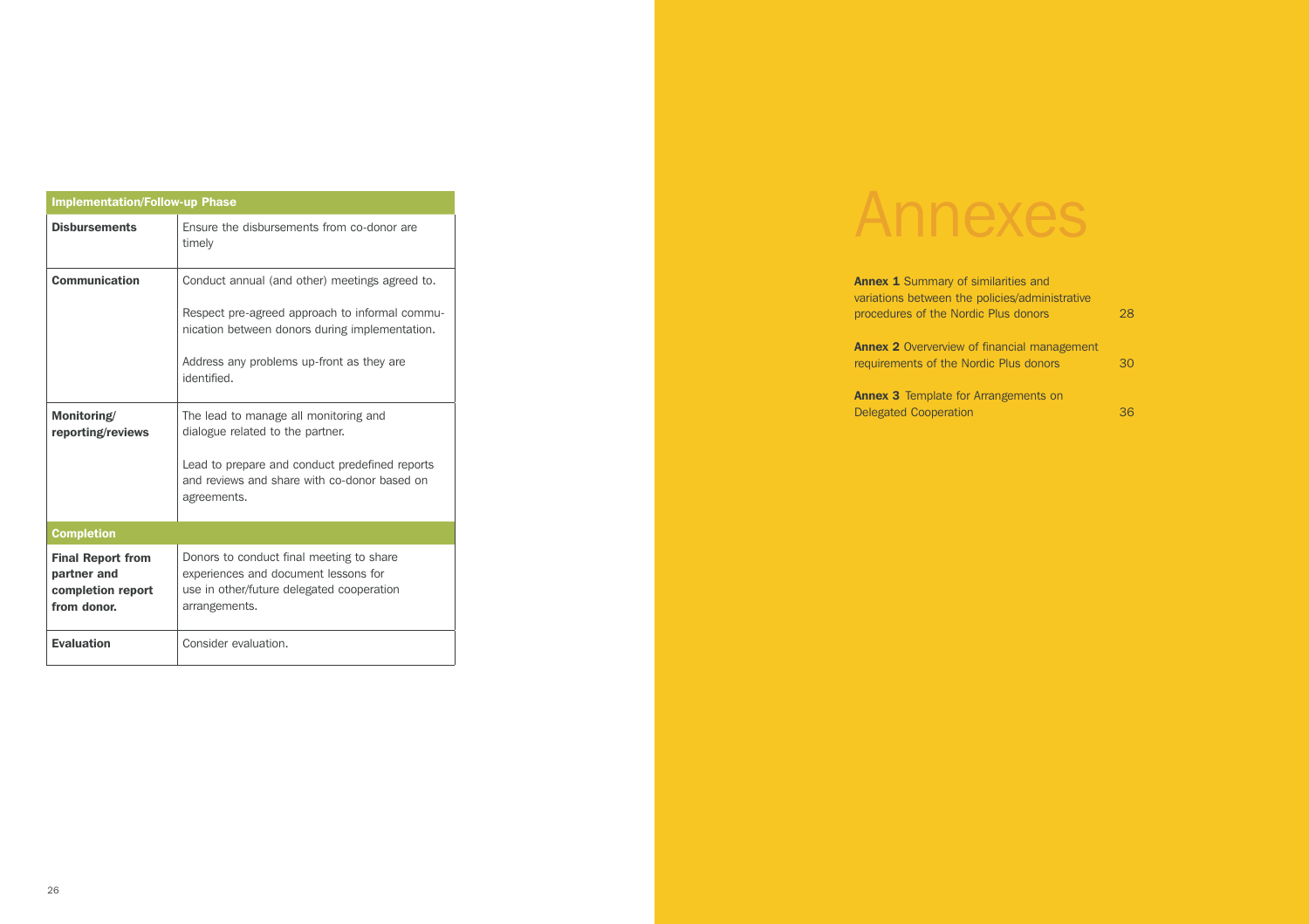Annex 1 Summary of similarities and variations between the policies/administrative procedures of the Nordic Plus donors

| <b>Overall Policy</b>                                              | <b>Norway</b>                                             | <b>Ireland</b>                                                       | <b>United Kingdom</b>                     |
|--------------------------------------------------------------------|-----------------------------------------------------------|----------------------------------------------------------------------|-------------------------------------------|
| Poverty reduction objective                                        | $\bullet$                                                 | $\bullet$                                                            | $\bullet$                                 |
| Expressed link to MDGs                                             | $\bullet$                                                 | $\bullet$                                                            | $\bullet$                                 |
| Coherence of policy issues                                         | $\bullet$                                                 | $\bullet$                                                            | $\bullet$                                 |
| Priority sectors and themes                                        | Governance, environment,<br>gender, energy, peacebuilding | Education, health, water,<br>governance, private<br>sector, HIV/AIDS | $\overline{\phantom{0}}$                  |
| Themes which cuts across sectors                                   | Gender, environment, HIV/AIDS                             | Gender, governance,<br>HIV/AIDS, environment                         | Governance, gender,<br>conflict, HIV/AIDS |
| Environmental assessment required                                  | $\bullet$                                                 | $\qquad \qquad -$                                                    | $\bullet$                                 |
| <b>Operational Polices</b>                                         |                                                           |                                                                      |                                           |
| Adherence to aid effectiveness                                     | $\bullet$                                                 | $\bullet$                                                            | $\bullet$                                 |
| Guidelines for DC (besides Nordic $+$ guide)                       |                                                           | $\overline{\phantom{0}}$                                             | (●)                                       |
| Assessment tools for country analyses                              | $\qquad \qquad -$                                         | $(\bullet)$                                                          | (●)                                       |
| Assessment tools for aid modalities                                | (●)                                                       | $\overline{\phantom{0}}$                                             | (●)                                       |
| TA in capacity building highlighted                                | $\overline{\phantom{0}}$                                  | $\overline{a}$                                                       | $\bullet$                                 |
| <b>Organisation and Management</b>                                 |                                                           |                                                                      |                                           |
| Decentralisation                                                   | $\bullet$                                                 | $\overline{\phantom{0}}$                                             | $\bullet$                                 |
| Decision-making in field                                           | Unlimited based on annual plan                            | Less 100.000 EURO                                                    | Demands on level of head                  |
| Decisions in HO                                                    | MoU, budget support                                       | All above 1.000.000 EURO                                             | Demands on level of staff                 |
| <b>Programme Management</b>                                        |                                                           |                                                                      |                                           |
| Partner responsible for programme development                      | $\bullet$                                                 | $\qquad \qquad -$                                                    | $\overline{\phantom{0}}$                  |
| Concept not required                                               | $\bullet$                                                 |                                                                      | $\bullet$                                 |
| Programme doc. LFA based                                           | (●)                                                       | $\bullet$                                                            | $\bullet$                                 |
| Organisational assessment tool                                     | $\overline{\phantom{a}}$                                  | $\qquad \qquad -$                                                    | (●)                                       |
| Budget assessment uses joint standard (WB etc.)                    | (●)                                                       | $\bullet$                                                            | (●)                                       |
| Independent appraisal required                                     | $\bullet$ + 50 mio. NOK                                   | $\overline{\phantom{a}}$                                             | L.                                        |
| Reviews required                                                   | • Mid-term & end 50 mio. NOK                              | $\qquad \qquad -$                                                    | $\overline{\phantom{0}}$                  |
| Annual programme meeting required                                  | (●)                                                       | $\equiv$                                                             | $\equiv$                                  |
| Reporting and work plan minimum                                    | • Annual                                                  | $\overline{\phantom{0}}$                                             | $\overline{\phantom{0}}$                  |
| Completion report mandatory                                        | $\bullet$                                                 | $\bullet$                                                            | $\bullet$                                 |
| <b>Monitoring</b>                                                  |                                                           |                                                                      |                                           |
| Result measurements linked to MDGs,<br>PRSP, nat.sector monitoring | $\bullet$                                                 | $\bullet$                                                            | $\bullet$                                 |
| Evaluations follow DAC guidelines                                  | $\bullet$                                                 | $\bullet$                                                            | $\overline{\phantom{0}}$                  |
| <b>Agreements</b>                                                  |                                                           |                                                                      |                                           |
| Use of Nordic+JFA                                                  | $\bullet$                                                 | $\bullet$                                                            | $\bullet$                                 |
| Use of Treaty-language                                             | $\bullet$                                                 | $\overline{\phantom{0}}$                                             | $\bullet$                                 |
| <b>Financial Management</b>                                        |                                                           |                                                                      |                                           |
| Budget calendar year and specify                                   | • (Carry over the next) By country                        | • By sector in partner country                                       | • By country                              |
| Cash (c)- or accrual (a) based accounting                          | $\mathbf c$                                               | c                                                                    | a                                         |
| Result management required                                         | $\bullet$                                                 | $\overline{\phantom{0}}$                                             | $\bullet$                                 |
| Audit by international standards                                   | (●)                                                       | $\bullet$                                                            | $\bullet$                                 |
| Prior disbursement on request                                      | $\bullet$                                                 | $\bullet$                                                            | $\overline{\phantom{0}}$                  |
| Anti-corruption analysis required                                  | $\bullet$                                                 | $\overline{\phantom{a}}$                                             | $(\bullet)$                               |
| <b>Accountability</b>                                              |                                                           |                                                                      |                                           |
| Clear guidelines for response to<br>non-adherence to agreements    |                                                           |                                                                      |                                           |

| <b>Sweden</b>                                                                                                                                                                                                                                | <b>The Netherlands</b>                                                                     | <b>Denmark</b>                                                                                                                   | <b>Finland</b>                                                                   |
|----------------------------------------------------------------------------------------------------------------------------------------------------------------------------------------------------------------------------------------------|--------------------------------------------------------------------------------------------|----------------------------------------------------------------------------------------------------------------------------------|----------------------------------------------------------------------------------|
| $\bullet$                                                                                                                                                                                                                                    | $\bullet$                                                                                  | $\bullet$                                                                                                                        | $\bullet$                                                                        |
| $\bullet$                                                                                                                                                                                                                                    | $\bullet$                                                                                  | $\bullet$                                                                                                                        | $\bullet$                                                                        |
| $\bullet$                                                                                                                                                                                                                                    | $\bullet$                                                                                  | $\bullet$                                                                                                                        | $\bullet$                                                                        |
|                                                                                                                                                                                                                                              | Education, health, HIV/AIDS,<br>environment and water                                      | Agriculture, health, education,<br>water/sanitation, transport,<br>environment, business                                         | ÷,                                                                               |
| Perspectives: the poor-rights Central<br>components: Democracy and good<br>governance, human rights and gender.<br>Sutainable dev: environment, econom.<br>growth, social development Others: con-<br>flict prevention, global common goods. | Sustainable development busi-<br>ness sector, reproductive health,<br>HIV AIDS, Governance | Cross-cutting: Gender,<br>Governance, environment,<br>Themes, globalisation,<br>conflict, children and youth,<br><b>HIV/AIDS</b> | Gender, rights and equal<br>participation of marginalized<br>groups, environment |
| $\bullet$                                                                                                                                                                                                                                    | $\qquad \qquad -$                                                                          | $\bullet$                                                                                                                        | $($ .)                                                                           |
|                                                                                                                                                                                                                                              |                                                                                            |                                                                                                                                  |                                                                                  |
| $\bullet$                                                                                                                                                                                                                                    | $\bullet$                                                                                  | $\bullet$                                                                                                                        | $\bullet$                                                                        |
| $\bullet$                                                                                                                                                                                                                                    | $\bullet$                                                                                  |                                                                                                                                  | $\overline{\phantom{a}}$                                                         |
| $(\bullet)$                                                                                                                                                                                                                                  | $\bullet$                                                                                  | $(\bullet)$                                                                                                                      | $\overline{\phantom{a}}$                                                         |
| $(\bullet)$                                                                                                                                                                                                                                  | $\bullet$                                                                                  | $(\bullet)$                                                                                                                      | $\overline{\phantom{a}}$                                                         |
|                                                                                                                                                                                                                                              | $\overline{\phantom{0}}$                                                                   | $\bullet$                                                                                                                        | $(\bullet)$                                                                      |
|                                                                                                                                                                                                                                              |                                                                                            |                                                                                                                                  |                                                                                  |
| $\bullet$                                                                                                                                                                                                                                    | $\bullet$                                                                                  | $\bullet$                                                                                                                        | $(\bullet)$                                                                      |
| Based on annual plan                                                                                                                                                                                                                         | Based on annual plan                                                                       | Less 5 mio. DKK                                                                                                                  | Limited apart from pilot embassies                                               |
| Budget support                                                                                                                                                                                                                               | Budget support                                                                             | Over 10 mio. DKK to board                                                                                                        | Main responsibility                                                              |
|                                                                                                                                                                                                                                              |                                                                                            |                                                                                                                                  |                                                                                  |
| $\bullet$                                                                                                                                                                                                                                    | $($ .)                                                                                     |                                                                                                                                  | $\overline{\phantom{a}}$                                                         |
| $\bullet$                                                                                                                                                                                                                                    |                                                                                            | $\overline{\phantom{0}}$<br>$\bullet$                                                                                            | $\overline{\phantom{0}}$                                                         |
| $\bullet$                                                                                                                                                                                                                                    | $\overline{\phantom{a}}$<br>$\bullet$                                                      | $\bullet$                                                                                                                        | $\bullet$                                                                        |
| $(\bullet)$                                                                                                                                                                                                                                  | $\bullet$                                                                                  | $\overline{\phantom{a}}$                                                                                                         | $\overline{\phantom{a}}$                                                         |
| (●)                                                                                                                                                                                                                                          | $(\bullet)$                                                                                | $(\bullet)$                                                                                                                      | $(\bullet)$                                                                      |
|                                                                                                                                                                                                                                              |                                                                                            | $+30$ mio. DKK                                                                                                                   | $\bullet$                                                                        |
| $\overline{\phantom{a}}$                                                                                                                                                                                                                     | $\overline{\phantom{a}}$<br>$\bullet$                                                      | $\bullet$                                                                                                                        |                                                                                  |
| $\overline{\phantom{m}}$                                                                                                                                                                                                                     |                                                                                            | $\bullet$                                                                                                                        | $(\bullet)$<br>$\overline{\phantom{a}}$                                          |
| $\overline{\phantom{a}}$                                                                                                                                                                                                                     | $\overline{\phantom{a}}$<br>$\bullet$                                                      |                                                                                                                                  | $\qquad \qquad -$                                                                |
| $\overline{\phantom{m}}$                                                                                                                                                                                                                     | $\bullet$                                                                                  | • Annual<br>$\bullet$                                                                                                            | $\bullet$                                                                        |
| $\overline{\phantom{a}}$                                                                                                                                                                                                                     |                                                                                            |                                                                                                                                  |                                                                                  |
| $\bullet$                                                                                                                                                                                                                                    | $\bullet$                                                                                  | $\bullet$                                                                                                                        | $\bullet$                                                                        |
|                                                                                                                                                                                                                                              | $\bullet$                                                                                  | $\bullet$                                                                                                                        |                                                                                  |
| $\bullet$                                                                                                                                                                                                                                    |                                                                                            |                                                                                                                                  | $\bullet$                                                                        |
|                                                                                                                                                                                                                                              |                                                                                            |                                                                                                                                  |                                                                                  |
| $\bullet$                                                                                                                                                                                                                                    | $\bullet$                                                                                  | $\bullet$                                                                                                                        | $\bullet$                                                                        |
| $\bullet$                                                                                                                                                                                                                                    | $\overline{\phantom{a}}$                                                                   | $(\bullet)$                                                                                                                      | $\bullet$                                                                        |
|                                                                                                                                                                                                                                              |                                                                                            |                                                                                                                                  |                                                                                  |
| • By region                                                                                                                                                                                                                                  | • By policy themes                                                                         | • By country and sector                                                                                                          | <b>Bileteral framework</b><br>$\bullet$                                          |
| c                                                                                                                                                                                                                                            | c                                                                                          | a                                                                                                                                | a                                                                                |
| $\bullet$                                                                                                                                                                                                                                    | $\bullet$                                                                                  | $\bullet$                                                                                                                        | $\overline{\phantom{0}}$                                                         |
| $\bullet$                                                                                                                                                                                                                                    | $\bullet$                                                                                  | $\bullet$                                                                                                                        | $\bullet$                                                                        |
| $\bullet$                                                                                                                                                                                                                                    | $\bullet$                                                                                  | $\bullet$                                                                                                                        | $\bullet$                                                                        |
| $\bullet$                                                                                                                                                                                                                                    | $\overline{\phantom{a}}$                                                                   | $($ .)                                                                                                                           | $\bullet$                                                                        |
|                                                                                                                                                                                                                                              |                                                                                            |                                                                                                                                  |                                                                                  |
| $\overline{\phantom{a}}$                                                                                                                                                                                                                     | $\bullet$                                                                                  | $\qquad \qquad -$                                                                                                                | -                                                                                |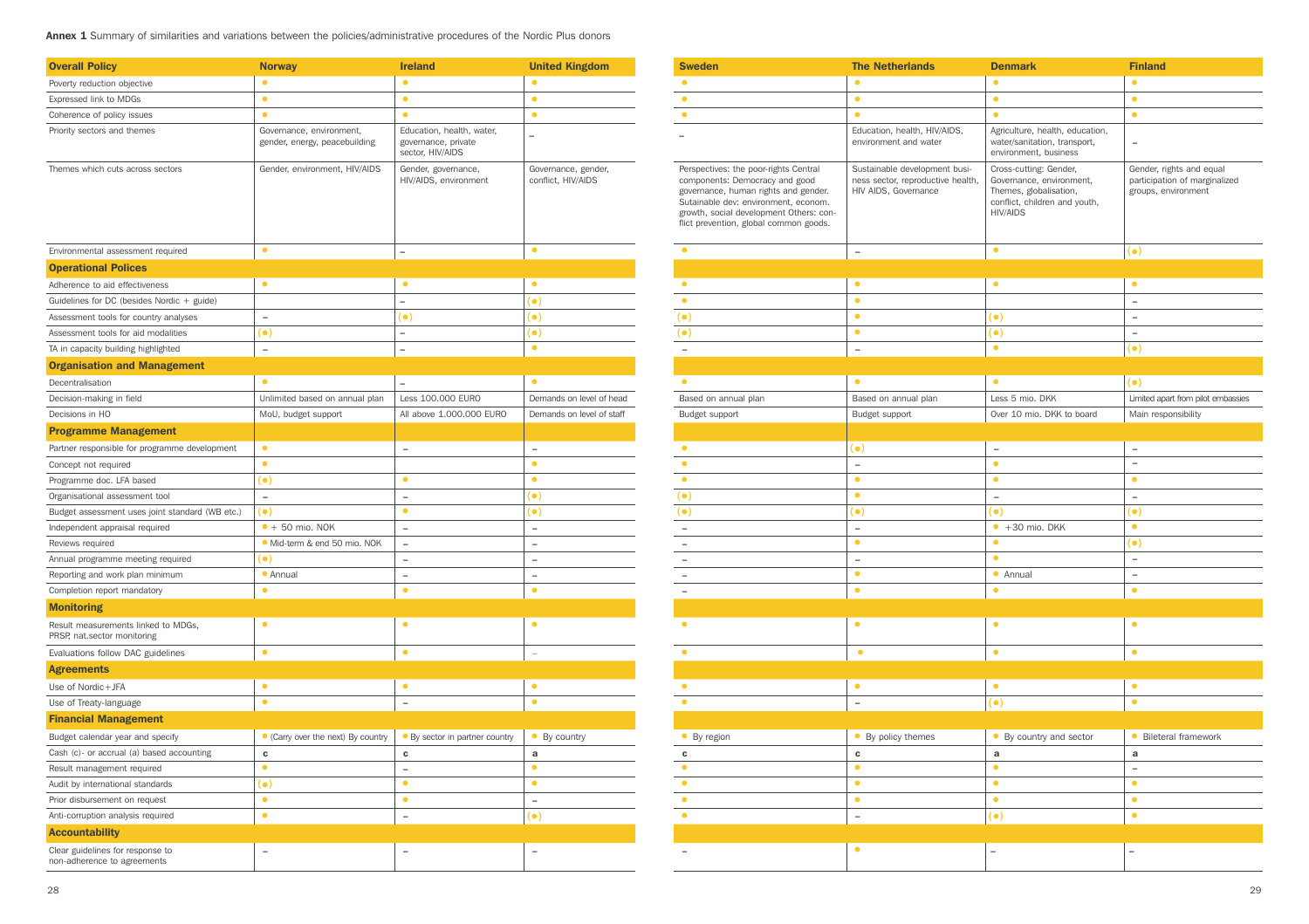Annex 2 Overview of financial management requirements of the Nordic Plus donors

|                                                                | <b>Denmark</b>                                                                                                                                                                                              | <b>Ireland</b>                                                                                                                                                                                                                                              | <b>Norway</b>                                                                                                                                 | <b>Netherlands</b>                                                                                                                                                                                                                                                                                                                                                                                                                                                                                                                                                                                                | <b>Sweden</b>                                                                                                                                                                         | <b>United Kingdom</b>                                                                                                                                | <b>Finland</b>                                                                                                                       |
|----------------------------------------------------------------|-------------------------------------------------------------------------------------------------------------------------------------------------------------------------------------------------------------|-------------------------------------------------------------------------------------------------------------------------------------------------------------------------------------------------------------------------------------------------------------|-----------------------------------------------------------------------------------------------------------------------------------------------|-------------------------------------------------------------------------------------------------------------------------------------------------------------------------------------------------------------------------------------------------------------------------------------------------------------------------------------------------------------------------------------------------------------------------------------------------------------------------------------------------------------------------------------------------------------------------------------------------------------------|---------------------------------------------------------------------------------------------------------------------------------------------------------------------------------------|------------------------------------------------------------------------------------------------------------------------------------------------------|--------------------------------------------------------------------------------------------------------------------------------------|
| <b>Receiving funds</b><br>as a lead donor<br>from other donors | A flexible approach would<br>be used.                                                                                                                                                                       | A flexible approach is possible.<br>In practice this would include<br>having a clear agreement with<br>the other donors on the manage-<br>ment of the funds, and accoun-<br>ting for the funds within the<br>normal accounting systems<br>of the Irish Aid. | A flexible approach.<br>The preferred procedure is pre-<br>payment into the embassy's<br>general bank account for<br>development cooperation. | Third-party accounts are used<br>for funds received from another<br>donor, or co-donor can channel<br>funds to partner government<br>directly upon request from lead.                                                                                                                                                                                                                                                                                                                                                                                                                                             | Funds received from other<br>donors are merged with Sida<br>funds in the same account.<br>End-year balances are treated<br>as claims or debts in relation<br>to the delegating donor. | Crown Agents Bank has been<br>appointed to act for DFID in<br>receiving contributions from<br>other donors.                                          | No final position yet on how<br>funds received from another<br>donor is managed, flexible<br>approach.                               |
| <b>Flow of funds</b>                                           | Generally a flexible approach<br>can be used.<br>The preference is pre-payment<br>up to a maximum of 6 months<br>subject to satisfactory financial<br>reporting on previous periods<br>and liquidity needs. | Prepayment initially based<br>on cash flow projections and<br>additional funds based on<br>utilisation. By preference<br>balances at 31 December each<br>year should be minimised.                                                                          | Pre-payment based on liquidity<br>needs. Normally max. 6 months<br>pre-payment.                                                               | Pre-payment based on liquidity<br>needs and subject to satisfactory<br>reports. Max. 12 months prepay-<br>ment. Preferably/in principle in<br>two instalments.                                                                                                                                                                                                                                                                                                                                                                                                                                                    | Pre-payment based on liquidity<br>needs and subject to satisfactory<br>accounts, usually 2-4 annual<br>payments.                                                                      | Where DFID is the lead donor.<br>DFID will receive contributions<br>from other donors as set out in<br>the Arrangement for Delegated<br>Cooperation. | Pre-payment based on<br>liquidity needs and subject to<br>satisfactory accounts, usually<br>2-4 annual payments.                     |
| <b>Disbursement</b><br>mechanisms and<br>trigger               | Generally a flexible approach<br>can be used.<br>Disbursement normally takes<br>place 2-4 times per year based<br>on approved work plan and<br>budget.                                                      | Agreed proportion of each donor's<br>funds per disbursement. Triggers<br>based on reporting as specified in<br>agreements. Prefers a maximum<br>of twice yearly disbursements but<br>can be flexible.                                                       | Evidence of need for further<br>funds, e.g. through statement<br>of bank balance. Semi-annual<br>disbursements preferred.                     | Proportionality in the disbur-<br>sements of the participating<br>donors.<br>The semi-annual disbursement<br>of the grant will depend on the<br>progress and performance of the<br>activity.<br>Transfer of the Dutch grant will<br>be undertaken in semi-annual<br>disbursement upon approval of<br>written payment requests from<br>the "lead" donor into the bank<br>account of the lead.<br>Actual instalments will be based<br>on the planned implementation<br>schedule, the liquidity needs for<br>the next period of 6 month and<br>the disbursement rates as reflec-<br>ted in the financial statements. | Proportionality in the dis-<br>bursements of the participating<br>donors.                                                                                                             | The approach is negotiable.<br>The arrangements will depend<br>on the requirements of the<br>activities being jointly funded.                        | The approach is negotiable.<br>Disbursement normally takes<br>place 2-4 times per year based<br>on approved work plan and<br>budget. |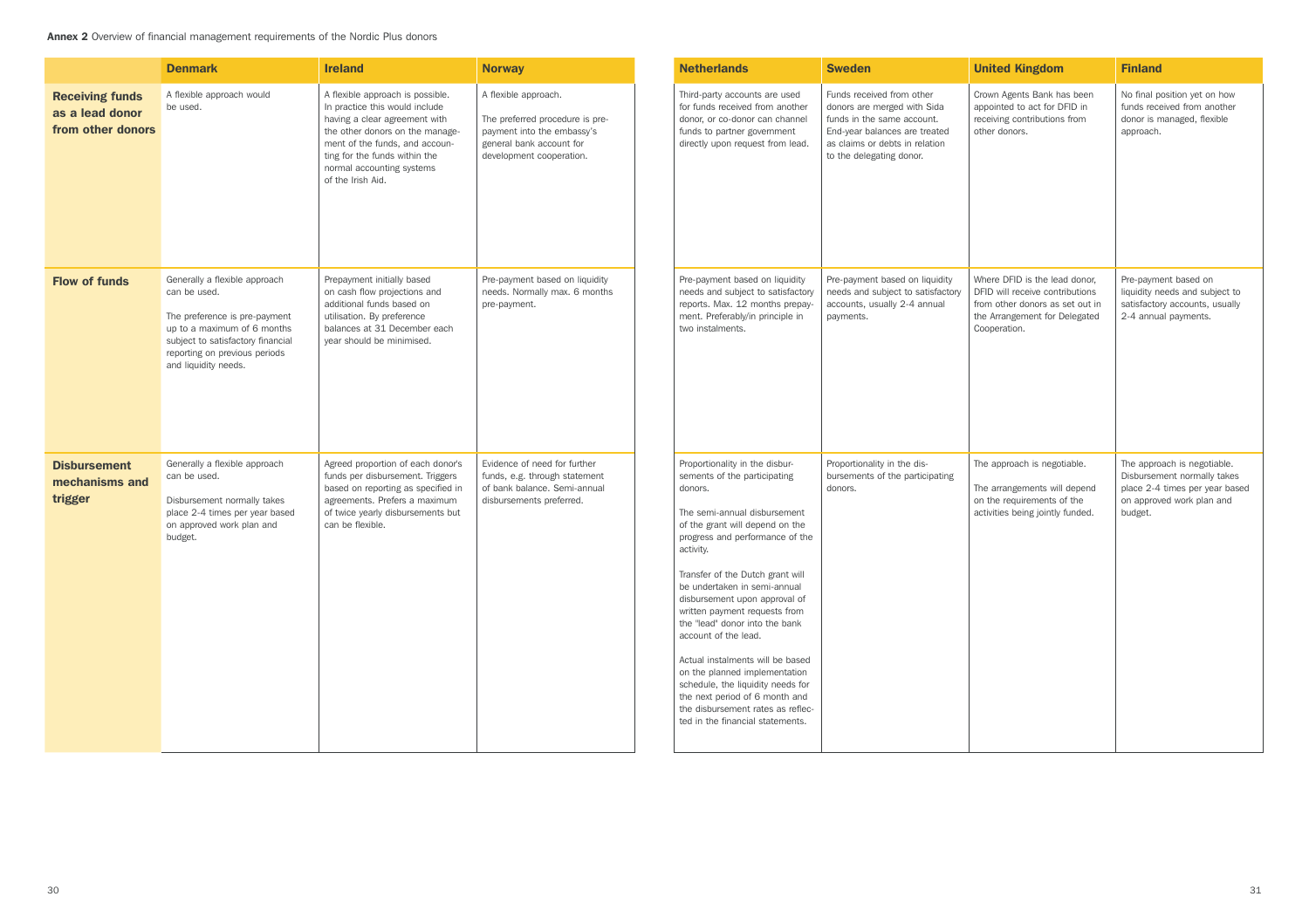|                                         | <b>Denmark</b>                                                                                                                                                                                                                                                       | <b>Ireland</b>                                                                                                                                                                                                                                                    | <b>Norway</b>                                                                                                                                                                                                                                                                                                | <b>Netherlands</b>                                                                                                                                                                                                                                                                                                                                                                                                                                                                                                                                                                                                                                                   | <b>Sweden</b>                                                                                                                                                                                                                       | <b>United Kingdom</b>                                                                                                                     | <b>Finland</b>                                                                                                                         |
|-----------------------------------------|----------------------------------------------------------------------------------------------------------------------------------------------------------------------------------------------------------------------------------------------------------------------|-------------------------------------------------------------------------------------------------------------------------------------------------------------------------------------------------------------------------------------------------------------------|--------------------------------------------------------------------------------------------------------------------------------------------------------------------------------------------------------------------------------------------------------------------------------------------------------------|----------------------------------------------------------------------------------------------------------------------------------------------------------------------------------------------------------------------------------------------------------------------------------------------------------------------------------------------------------------------------------------------------------------------------------------------------------------------------------------------------------------------------------------------------------------------------------------------------------------------------------------------------------------------|-------------------------------------------------------------------------------------------------------------------------------------------------------------------------------------------------------------------------------------|-------------------------------------------------------------------------------------------------------------------------------------------|----------------------------------------------------------------------------------------------------------------------------------------|
| <b>Financial</b><br>reporting           | The requirements are flexible,<br>but the Danish contribution in<br>the reports should be specified.<br>There are no specific require-<br>ments on formats, but financial<br>and narrative reports are needed<br>and should be linked (activity<br>based reporting). | Must be specified in the agree-<br>ment, but system must produce<br>at least annual activity based<br>Financial reports etc.<br>ODI retains the right to ask for<br>ad hoc reports if need arises,<br>but this would be minimised.                                | The approach is negotiable, but<br>the financial reporting should<br>cover all finances and expenses<br>of the Programme, not merely<br>the Norwegian/donor's support.<br>(Narrative reporting should be<br>results oriented.)<br>(As a general rule, the recipient<br>must submit work plan and<br>budget.) | As a silent partner in a dele-<br>gated cooperation arrangement,<br>the Dutch would refrain from<br>specific reporting requirements.<br>Minimal standard reporting<br>requirements are an annual<br>financial and narrative report.<br>An audit opinion is required.<br>The narrative report should<br>contain sufficient detail to<br>be able to provide an explicit<br>substantive assessment of the<br>activity in progress by means<br>of rating. Every activity is rated<br>on four main elements:<br>1. inputs (the contribution of<br>the actors, both qualitatively<br>and quantitatively).<br>2. outputs (results).<br>3. objectives.<br>4. sustainability. | Bi-annual reports used.<br>Standard reporting requirements<br>are one financial and one nar-<br>rative report                                                                                                                       | The approach is negotiable.<br>Reporting requirements on<br>Finance should be specified<br>in the Arrangement.                            | Standard reporting require-<br>ments are one financial and<br>one narrative report specified<br>in the programme/project<br>agreement. |
| <b>Foreign</b><br>exchange issues       | Commitments are made in DKK,<br>which means that the recipient<br>carries the exchange rate risk.<br>Gains are returned.                                                                                                                                             | All commitments and payments<br>made in Euro and the imple-<br>menting agency carries the<br>exchange rate risk. Any gains<br>must be used for the benefit of<br>the programme.<br>All amounts held as lead donor.<br>would be held and accounted<br>for in Euro. | The Norwegian contribution is<br>designated in Norwegian kroner,<br>i.e. the recipient carries the<br>exchange rate risk.                                                                                                                                                                                    | Corporate rates against the<br>Euro are used and contracts can<br>be concluded in any currency,<br>which normally will be the<br>currency of the recipient country.<br>Netherlands thus assume the<br>currency risk.<br>Any gains or losses are adminis-<br>tered by the Budgetary Affairs<br>Department and are dealt with<br>following the internal guidelines<br>on the allocation of funds.                                                                                                                                                                                                                                                                      | Commitments are made in SEK,<br>which means that the recipient<br>carries the exchange rate risk.                                                                                                                                   | Commitments in £ are preferred<br>but this is negotiable.<br>Any surplus balances are<br>usually re-invested in the<br>programme/project. | All commitments and payments<br>are preferably made in Euro,<br>which means the recipient<br>carries the exchange rate risk.           |
| <b>Treatment of</b><br>interest accrued | Interest earned should normally<br>be returned. In case it is dif-<br>ficult to establish the amount<br>corresponding to the Danish<br>contribution (e.g. basket and<br>other multi-donor arrangements)<br>exceptions can be made.                                   | Interest earned can be used for<br>the benefit of the programme.                                                                                                                                                                                                  | Interest earned does not need to<br>be returned, i.e. can supplement<br>the programme/project.                                                                                                                                                                                                               | Supplements the project/<br>programme funds.                                                                                                                                                                                                                                                                                                                                                                                                                                                                                                                                                                                                                         | Interest earned should normally<br>be returned. In case it is dif-<br>ficult to establish the amount<br>corresponding to the Swedish<br>contribution (e.g. basket and<br>other multi-donor arrangements)<br>exceptions can be made. | Any interest accrued is usually<br>re-invested in the programme/<br>project.                                                              | In principle interest earned<br>should be returned to the<br>Treasury but can be re-<br>invested in the programme/<br>project.         |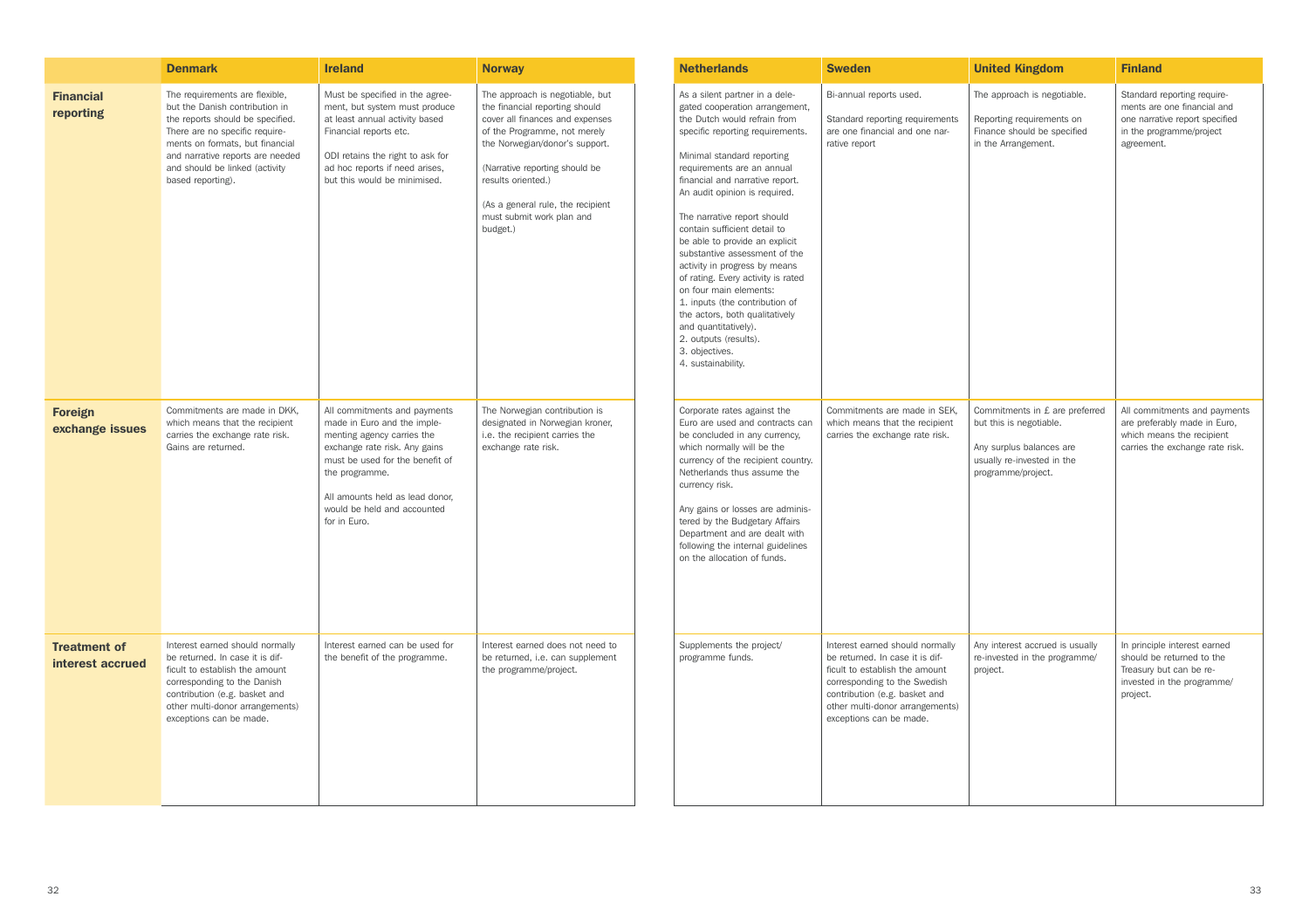|                                         | <b>Denmark</b>                                                                                                                                                                                                                                                                                               | <b>Ireland</b>                                                                                                                                                                                                                                                                 | <b>Norway</b>                                                                                                                                                                                                                                                                                                                                                                                                                                                                                         | <b>Netherlands</b>                                                                                                                                                                                                                                                                                                                                                                                                                                                                                                                                                                                         | <b>Sweden</b>                                                                                                                                                                                                                                                                  | <b>United Kingdom</b>                                                                                                                                                                                                                          | <b>Finland</b>                                                                                                                                                                                                                                                                                                                                                     |
|-----------------------------------------|--------------------------------------------------------------------------------------------------------------------------------------------------------------------------------------------------------------------------------------------------------------------------------------------------------------|--------------------------------------------------------------------------------------------------------------------------------------------------------------------------------------------------------------------------------------------------------------------------------|-------------------------------------------------------------------------------------------------------------------------------------------------------------------------------------------------------------------------------------------------------------------------------------------------------------------------------------------------------------------------------------------------------------------------------------------------------------------------------------------------------|------------------------------------------------------------------------------------------------------------------------------------------------------------------------------------------------------------------------------------------------------------------------------------------------------------------------------------------------------------------------------------------------------------------------------------------------------------------------------------------------------------------------------------------------------------------------------------------------------------|--------------------------------------------------------------------------------------------------------------------------------------------------------------------------------------------------------------------------------------------------------------------------------|------------------------------------------------------------------------------------------------------------------------------------------------------------------------------------------------------------------------------------------------|--------------------------------------------------------------------------------------------------------------------------------------------------------------------------------------------------------------------------------------------------------------------------------------------------------------------------------------------------------------------|
| <b>Treatment of</b><br>unspent balances | As a general rule unspent<br>balances should be returned<br>unless a renewed/amended<br>agreement is put in place.                                                                                                                                                                                           | Unspent balances should be<br>returned unless a renewed/<br>amended agreement is put<br>in place.                                                                                                                                                                              | Unspent balances must be retur-<br>ned unless otherwise agreed.                                                                                                                                                                                                                                                                                                                                                                                                                                       | The principle is to return unspent<br>funds to the Ministry of Foreign<br>Affairs, but a case-by-case<br>decision is made.                                                                                                                                                                                                                                                                                                                                                                                                                                                                                 | Unspent balances must be<br>returned unless otherwise<br>agreed, which is very rare.                                                                                                                                                                                           | Unspent balance should be<br>returned to the donor/s on<br>a proportional basis.                                                                                                                                                               | Unspent balance should be<br>returned to the donor/s on<br>a proportional basis, unless<br>otherwise agreed.                                                                                                                                                                                                                                                       |
| <b>Procurement</b><br>procedures        | According to the Nordic+ Joint<br>Procurement Policy (JPP).<br>When JPP procurement option<br>F (donor to procure) is used,<br>procurement procedures strictly<br>in accordance with the EU<br>Procurement Directive should<br>be used.                                                                      | Procurement must be done in<br>compliance with the procure-<br>ment rules in operation in the<br>purchasing organisation, and<br>these rules must be of a<br>standard comparable to WB<br>or EU best practice.                                                                 | Paris declaration.<br>Nordic+ Joint Procurement Policy.<br>OECD/DAC recommendation on<br>untying aid.                                                                                                                                                                                                                                                                                                                                                                                                 | As a first rule the World Bank<br>2004 Procurement Guidelines<br>are used.<br>Idem Denmark, but if joint<br>analysis shows that the main<br>procurement option is F<br>(procurement by a donor) then<br>EU rules come in or WB rules<br>in case an agent is undertaking<br>the procurement.                                                                                                                                                                                                                                                                                                                | Procurement can be made<br>with the partner countries own<br>procurement guidelines if they<br>are of international standard.<br>"Sidas Procurement Guidelines"<br>can be used if there are no other<br>available.                                                             | International procurement<br>practices used. Must be untied.<br>DFID always complies with the<br>EU Directives and the Nordic<br>Plus Policy on joint procurement.                                                                             | Procurement can be made<br>with the partner countries own<br>procurement guidelines if they<br>are of international standard.<br>Nordic+ Joint Procurement<br>Policy shall be applied.<br>When JPP procurement option<br>F (donor to procure) is used,<br>procurement procedures strictly<br>in accordance with the EU<br>Procurement Directive should<br>be used. |
| <b>Auditing</b><br>conditions           | International standards must<br>be applied.<br>The Danish Auditor General<br>must have the right to do its<br>own audit at all times.<br>Audits are compulsory on all<br>grants at the latest 6 months<br>after the expiry of the financial<br>year. The audit must be perfor-<br>med by certified auditors. | Irish Aid and Irish Auditor<br>General must have right to audit.<br>In practice the programme must<br>produce a reliable, timely annual<br>audit from an Auditor General or<br>Professional Audit firm, including<br>management letter that is made<br>available to Irish Aid. | As a general rule all programmes<br>shall be audited annually and be<br>specified in the agreement. Other<br>special audits may be agreed upon.<br>International standards or national<br>standards if consistent with inter-<br>national standards, shall be applied.<br>The audit shall cover the total pro-<br>gramme, not only the Norwegian<br>contribution. Agreement/contracts<br>must contain a reservation to permit<br>Norwegian authorities to examine<br>that funds are used as intended. | Audits compulsory for activities<br>above Euro 5 million, or where<br>the organisational capacity<br>is found to entail risks for the<br>reliability of information.<br>Audits by IFAC members<br>following ISA. In developing<br>countries, PWC, KPMG, E&Y,<br>or $D+T$ .<br>Our policy is to strive towards<br>single audit If the auditor<br>who audits the implementing<br>organisation's annual accounts<br>is a member of IFAC, an internal<br>audit is standard policy.<br>Depending on the risks identified<br>and any specific contribution<br>conditions, an external audit will<br>be required. | The main rule is that all projects<br>shall be audited annually and<br>be specified in the agreements.<br>International standards must<br>be applied. For the public sector<br>INTOSAI for the private IFAC.<br>Sida shall have the right to do<br>its own audit at all times. | DFID needs evidence about<br>the use of funds from the lead<br>donor's or the partner country's<br>own audited accounts, or by<br>special audited statements.<br>Alternatively external auditors<br>are hired to provide independent<br>audit. | International standards for<br>auditing must be applied.<br>The main rule is that all projects<br>shall be audited annually/ as<br>agreed and be specified in the<br>agreements.<br>MFA/State Audit Office shall have<br>the right to do its own audit at<br>all times.                                                                                            |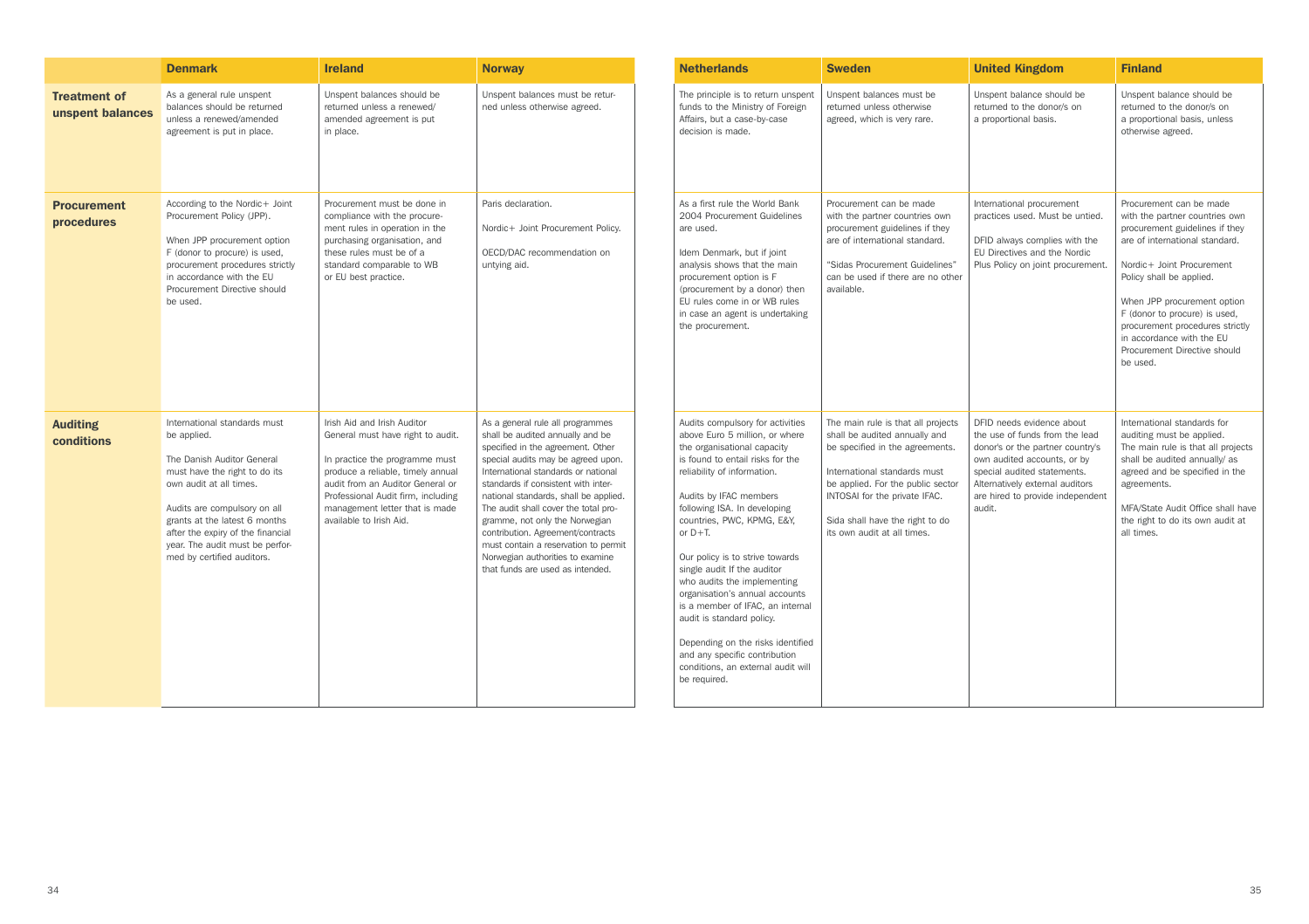# Nordic Plus Template

for arrangements on delegated cooperation

This is a common template for arrangements on delegated cooperation adopted by the following Nordic Plus members: Denmark, DFID, Finland, Ireland, the Netherlands, Norway and Sida.

Together with the Nordic Plus Practical Guide on Delegated Cooperation the template is an important tool when Nordic Plus members enter into delegated cooperation arrangements. However, the template only serves as a starting point in the drafting process. It is important that the end result of the drafting process fits the particularities of each cooperation.

The Arrangement should preferably be entered into at ministry or agency level. If there are more Donors than two, insert the additional Donors' names in the heading. The template presupposes that the commitments between the Lead Donor and the Partner country are laid down in a "Programme Arrangement". Lead Donors who prefer entering into "Agreements" with the Partner country instead of "Arrangements" when being Lead Donor, should replace"Programme Arrangement" with "Programme Agreement" at relevant places in the template.

> ARRANGEMENT ON DELEGATED COOPERATION between <Lead Donor> and <Co-Donor> regarding support to  $\leq$  name of programme $>$

WHEREAS the Government of <Partner country> (<Partner country>) has requested <name of donors> (the Donors) to support <name of Programme> (the Programme);

WHEREAS the Donors have decided to comply with the request, and wish to channel their support through <name of lead donor> (the Lead Donor), who will take on the responsibility of acting on behalf of  $\le$  name of co-donor $\ge$ (the Co-Donor) as specified in this arrangement on delegated cooperation (this Arrangement);

WHEREAS the Lead Donor will enter into an arrangement with <Partner country> (the Programme Arrangement) regarding support to and implementation of the Programme;

WHEREAS respect for human rights, democratic principles, the rule of law and good governance will form the basis of the cooperation and constitute essential elements of this Arrangement and the Programme Arrangement;

NOW THEREFORE the Donors have reached the following understanding:

The template is available as a word document in the pdf version of the Practial Guide. Download from www.norad.no

➔

# **Paragraph I** Scope and objectives

# 1.

This Arrangement sets forth common provisions and procedures for the delegated cooperation between the Donors regarding their support to the Programme. The objective of the Arrangement is to improve donor coordination and harmonisation through delegated cooperation, thereby reducing the administrative burden of <Partner country> and enhancing the efficiency of the Donors' development cooperation.

## 2.

The scope of the Programme as well as the provisions for the Donors' support to the Programme towards <Partner country> will be defined in the Programme Arrangement which the Lead Donor will enter into with <Partner country> [if applicable: (represented by its Ministry of …….)]. The Programme Arrangement will clearly state the Donors' co-financing of the Programme and the Lead Donor's authority to represent the Donors in accordance with this Arrangement. The Co-Donor will carry no responsibility or liability towards <Partner country > for the implementation of the Programme Arrangement.

The Lead Donor will submit a copy of the Programme Arrangement to the Co-Donor for information when the Programme Arrangement has been entered into. [Alternative: Before entering into the Programme Arrangement, the Lead Donor will submit a copy of the final draft Programme Arrangement to the Co-Donor for approval.] The same applies in respect of any amendments to the Programme Arrangement, which will also be subject to consultations, see Paragraph III, Section 3 below. Further, the Lead Donor will submit a copy of this Arrangement to <Partner country as soon as it has been entered into.

*The Programme Arrangement will be based on the principle of national ownership, and will cover at least the following issues:* 

- *the objectives of the Programme*
- *if requested by the Co-Donor or if the Netherlands is Co-Donor: A provision on respect for human rights and adherence to democratic principles, rule of law and good governance*
- *the maximum size of the Donor's total contributions (denominated in each Donor's national currency if preferred)*
- *disclaimer of liability towards the Partner country in respect of funds from the Co-Donor*
- *disbursement arrangements avoiding accumulation of funds (incl. any interests) with the Partner country*
- *implementation responsibilities, incl. procurement procedures (which should be based on the Joint Procurement Policy) anti-corruption provision*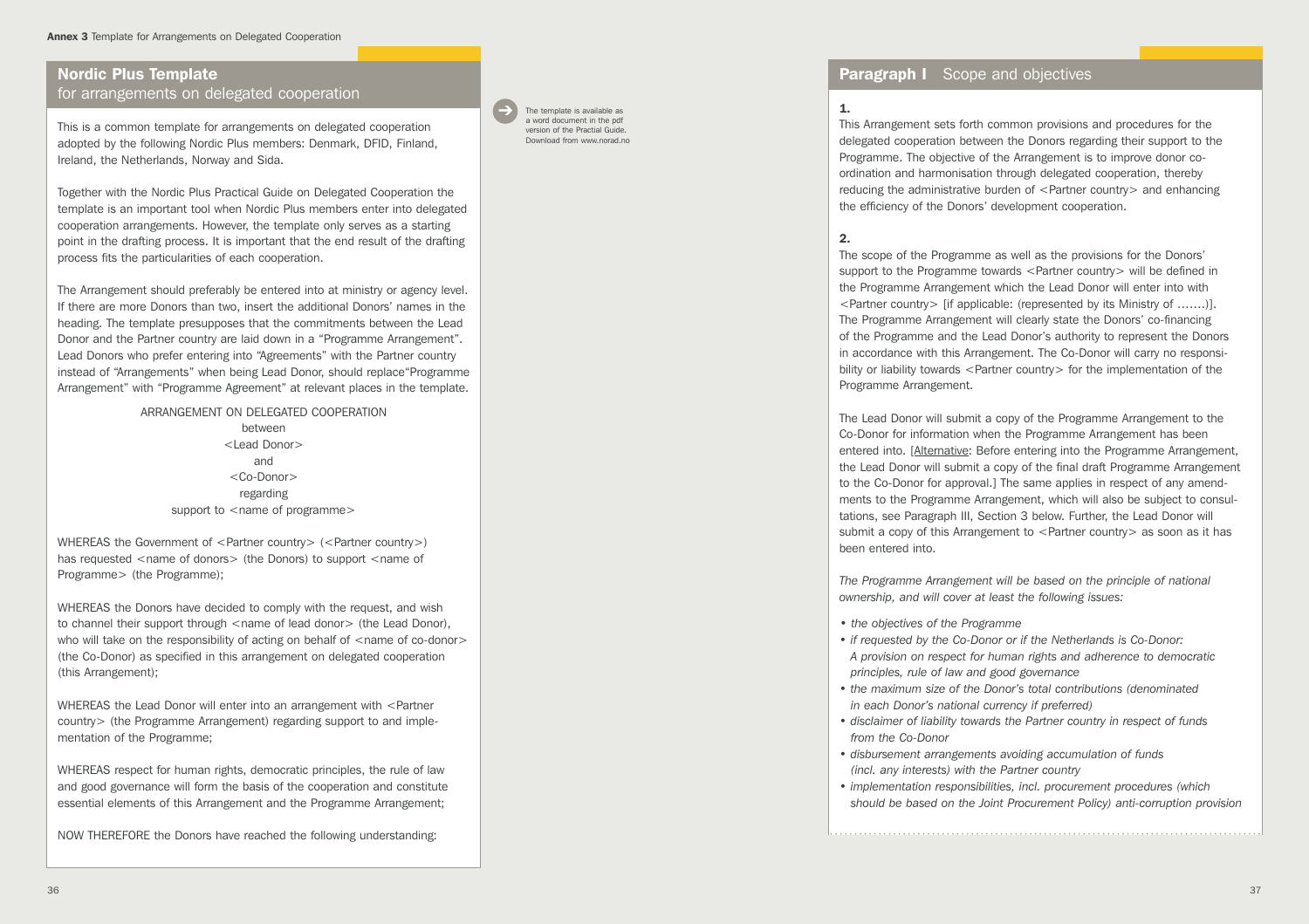- *and by applicable international instruments, including the UN Convention on the Rights of the Child and International Labour Organisation conven tions. <Partner country> shall ensure that no one under 14 years of age or the age of the end of compulsory schooling in that area, whichever is lower, is engaged by <Partner country> or anyone working or acting under the authority of <Partner country> in the implementation of the Programme."*
- *mechanisms for monitoring the use of funds and achievement of objectives, including financial and narrative reporting, audit and access to information*
- *reactions in case commitments are not fulfilled, including the possibility to suspend/withhold/reclaim funds in case of (serious) non-fulfilment of the terms of the Programme Arrangement from the side of the Partner country*
- *return of funds (incl. any interests) which remain unspent upon completion/ termination duration.*
- *If Sida or the Netherlands are Co-Donors the period of activities and the period of the Programme Arrangement will be stated.*

[If the Co-Donor requires a separate bilateral arrangement with Partner country: In addition to the above mentioned Programme Arrangement, the Co-Donor will enter into a separate arrangement/agreement with <Partner country> stating that the Co-Donor will contribute funds to the Programme on terms and provisions identical to those prescribed in the Programme Arrangement.]

#### 3.

No offer, payment, consideration, gift or benefit of any kind, which could be regarded as an illegal or corrupt practice, has or will be made, promised, sought or accepted, neither directly nor indirectly, as an inducement or reward in relation to activities funded under this Arrangement, incl tendering, award or execution of contracts. Any such practice will be grounds for the immediate cancellation of this Arrangement and for such additional action, civil and/or criminal, as may be appropriate.

# **Paragraph II** Contributions of the Donors

#### 1.

The Donors will, subject to parliamentary appropriations, make total contri butions not exceeding the following amounts (collectively referred to as the Contribution) exclusively to support the Programme in the period <insert>:

<year> <year> <year> Total Lead Donor: <currency> <amount> <amount> <amount> <amount> Co-Donor: <currency> <amount> <amount> <amount> <amount>

The annual breakdown is tentative.

#### 2.

Upon completion of the Programme any remaining Programme funds on the bank account of the Lead Donor mentioned in Paragraph IV, Section 2, including any unspent interests and funds returned from <Partner country> according to the Programme Arrangement will be refunded on a proportional basis unless otherwise decided by the Donors.

## **Paragraph III** Cooperation and representation

#### 1.

The Lead Donor will administer the Contribution and follow-up the Programme towards <Partner country> in accordance with the stipulations in the Programme arrangement and the Lead Donor's prevailing general principles and guidelines for development assistance.

#### 2.

The Lead Donor will promptly inform the Co-Donor of any event that interferes or threatens to interfere with the successful implementation of the Programme.

#### 3.

38  $\frac{1}{2}$  **if**  $\frac{1}{2}$  **if**  $\frac{1}{2}$  **if**  $\frac{1}{2}$  **if**  $\frac{1}{2}$  **if**  $\frac{1}{2}$  **if**  $\frac{1}{2}$  **if**  $\frac{1}{2}$  **if**  $\frac{1}{2}$  **if**  $\frac{1}{2}$  **if**  $\frac{1}{2}$  **if**  $\frac{1}{2}$  **if**  $\frac{1}{2}$  **if**  $\frac{1}{2}$  **if**  $\frac{1}{2}$ The Lead Donor will consult with the Co-Donor in case fundamental changes which adversely affect the Programme occur and before making any decision of principle regarding the Programme, e.g. before suspension or termination of, or amendments to, the Programme Arrangement. [If required by the Co-Donor: The Lead Donor will obtain the Co-Donor's approval before withholding or reclaiming the Co-Donor's funds from <Partner country>. Further, for the avoidance of any doubt, the Lead Donor will not be authorised to cancel or terminate the bilateral arrangement/agreement (if any) entered into between the Co-Donor and <Partner country> according to Paragraph I, Section 2 above.1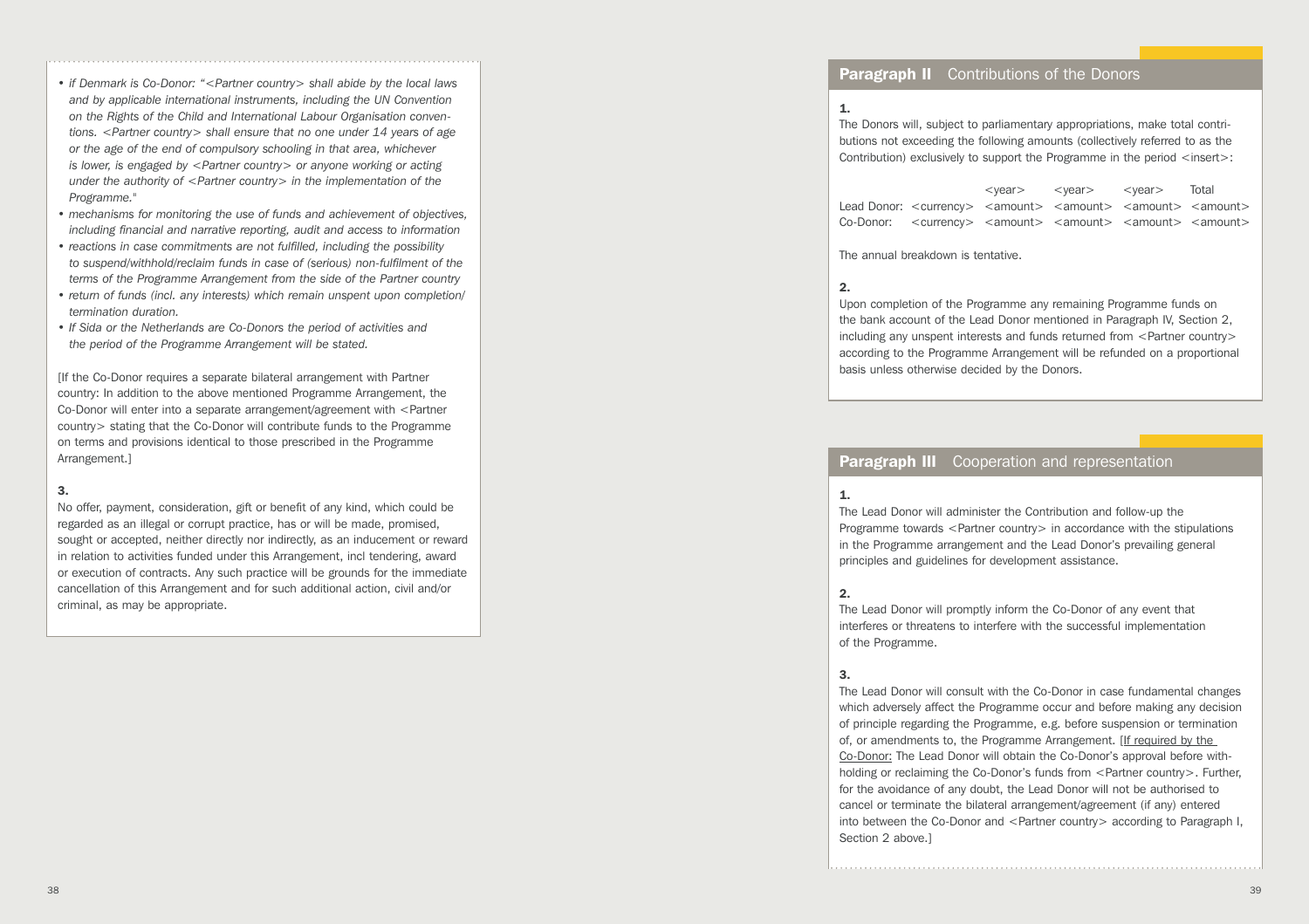#### 4.

The Donors will meet once a year (the Annual Donor Meeting) no later than <specific point in time, e.g. a month or a number of weeks before Lead Donor's annual meeting with Partner country > in order to discuss the progress of the Programme and the cooperation between the Donors. The documentation submitted according to Paragraph V will form the basis for the discussions. The meeting will be called and chaired by the Lead Donor. The Lead Donor will draft minutes from the meeting, and send the draft for comments and approval to the Co-Donor within <two> weeks after the meeting. Moreover, the Co-Donor may at any time request a meeting with the Lead Donor to discuss the progress and plans of the Programme and the cooperation between the Donors.

#### 5.

Subject to applicable law the Co-Donor will be given access, whenever requested, to all documentation and information in the possession of the Lead Donor pertaining to Lead Donor's administration of the Contribution and implementation of the Programme. Further, the Lead Donor will obtain from <Partner country> any information or documentation relating to the Programme that the Co-Donor may reasonably request.

#### 6.

The entities competent to act on behalf of each of the Donors in matters related to this Arrangement are:

| For the Lead Donor:          |  |  |  |  |  |  |  |  |
|------------------------------|--|--|--|--|--|--|--|--|
| <office embassy=""></office> |  |  |  |  |  |  |  |  |
| $<$ address $>$              |  |  |  |  |  |  |  |  |

For the Co-Donor: <office/embassy> <address>

All communication in regard to this Arrangement will be directed to the above mentioned entities.

## Paragraph IV Disbursements

#### 1.

Disbursements from the Co-Donor to the Lead Donor will be made semiannually depending on the progress and performance to date and the liquidity needs of the Programme the coming period of six months. Upon receiving disbursement requests from <Partner country> the Lead Donor will submit written disbursement requests to the Co-Donor. Such a request from the Lead Donor will contain the following information: <specify>.

Unless otherwise decided each Donor's annual contribution to disbursements to <Partner country> will be proportional among the Donors.

#### 2.

The Co-Donor will disburse its contribution to the Lead Donor's bank account upon approval of the disbursement requests from the Lead Donor. The Lead Donor will immediately in writing acknowledge receipt of the contribution. Upon receiving the Co-Donor's contribution, the Lead Donor will disburse the contributions to <Partner country>.

#### [Alternative disbursement paragraph when DFID is Lead Donor:

1. Disbursements for the Programme from the Co-Donor will be made semiannually depending on the progress and performance to date and the liquidity needs of the Programme for the coming period of six months. Unless otherwise decided each Donor's annual contribution to disbursements to <Partner country> will be proportional among the Donors. 2. CA Bank is the Lead Donor's banker to hold and disburse the Co- Donor's funds. The Lead Donor will make disbursement requests to the Co-Donor when contributions are payable. The Co-Donor will pay its contribution to the Programme account held for the Lead Donor by CA Bank. The Lead Donor will advise the Codonor of the details of the account to be credited. The Lead Donor will confirm receipt of the Co-donor's contributions and arrange payment for the Programme.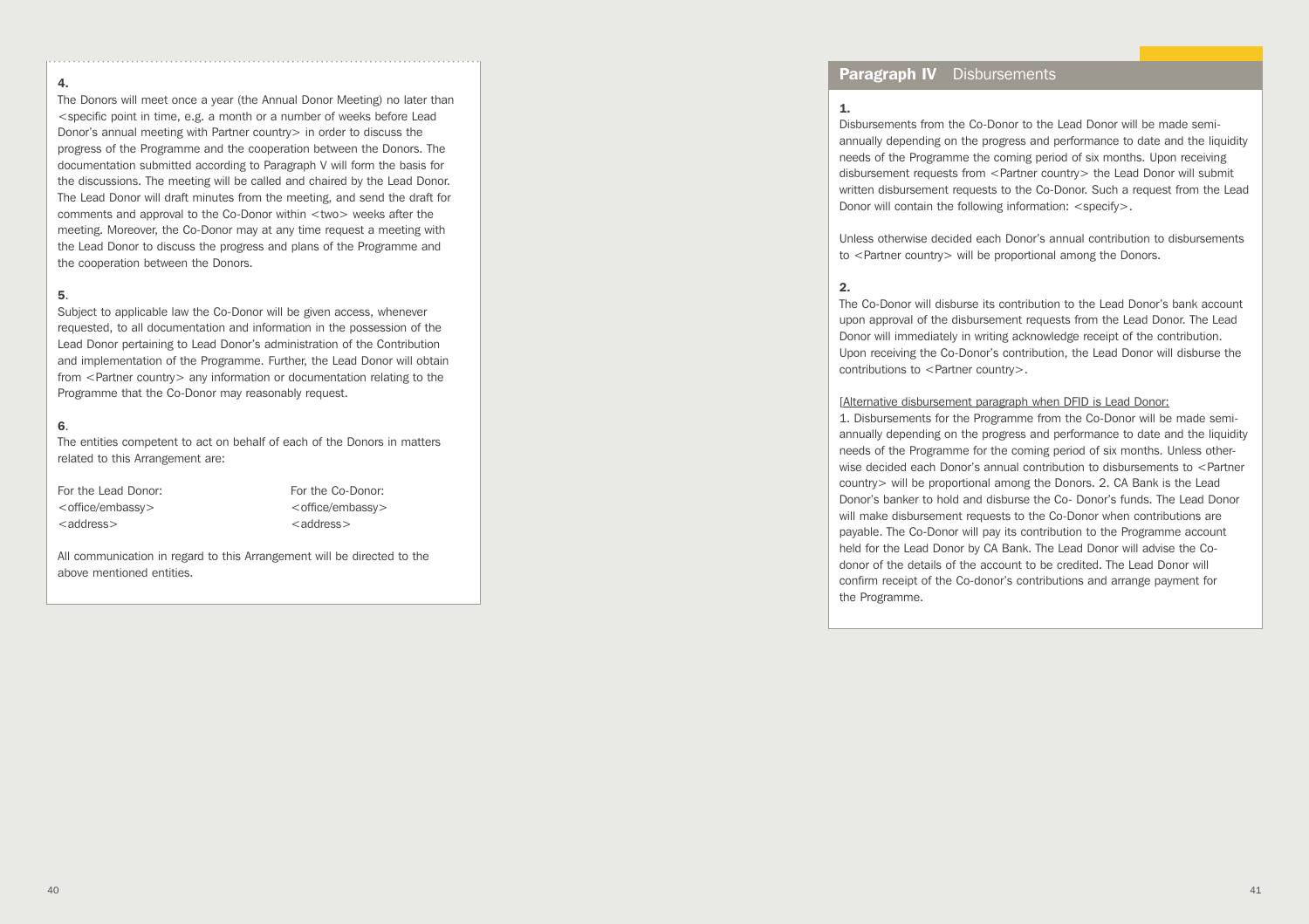# Paragraph V Reporting

## 1.

Within <number> weeks before the Annual Donor Meeting the Lead Donor will submit to the Co-Donor for information a copy the following documentation which the <Partner country> has submitted for the forthcoming meeting with the Lead Donor:

- the annual progress report,
- the annual financial statement,
- the audit report of the preceding fiscal year,

Within the same dead line the Lead Donor will submit to the Co-Donor for information:

- Lead Donor's assessment of the above mentioned documentation,
- Lead Donor's draft mandate for the meeting with <Partner country>, highlighting key issues and strategic matters which the Lead Donor plans to discuss with  $\leq$  Partner country  $>$ .

The above-mentioned provisions will apply correspondingly to the final report, the final financial statement and the final audit report from  $\leq$  Partner country  $\geq$ .

## 2.

The Lead Donor will further submit to the Co-Donor for information, as soon as it is available, a copy of the agreed minutes from the annual meeting with <Partner country>.

### 3.

If a review or evaluation of the Programme is carried out, the following will be submitted to the Co-Donor for information:

- prior to the review/evaluation a copy of the draft Terms of Reference,
- a copy the review/evaluation report, any comments by the <Partner
- country> to the report, the Lead Donor's assessment of the report
- and suggestions to any follow-up actions.

Within <set date/month, e.g. 3 months after the end of the Lead Donor's fiscal year> each year the Lead Donor will submit to the Co-Donor a financial statement showing, as per the end of the previous fiscal year, funds received from the Co-Donor, funds disbursed to <Partner country>, each Donor's contribution to the disbursements and the balance of the Contribution carried over to the following year. The financial statement will be in  $\leq$  currency $\geq$ . Further, the Lead Donor will submit to the Co-Donor a copy of any audit report pertaining to the bank account mentioned in Paragraph IV, Section 2 above.

### **Paragraph VI** Reservations

#### 1.

The Donors will do their utmost to reach a joint position on how to handle the matter if one or more of the Donors are of the opinion that its contribution has not been, or will not be, used and/or accounted for by <Partner country> as described in the Programme Arrangement, including if one or more of the Donors are of the opinion that political changes which would negatively affect the achievement of the goal and objectives of the Programme have occurred. The Donors may decide, without affecting other actions, that the Lead Donor will:

- withhold/suspend any future disbursements to <Partner country>,
- reclaim all or part of the funds already disbursed to <Partner country> and/or
- cancel the Programme Arrangement and this Arrangement.

## 2.

If the Donors are unable to reach a joint position on how to handle the matter, each Donor may, without affecting other actions:

- withhold/suspend any future disbursements to the Lead Donor,
- reclaim any contribution transferred to the Lead Donor, but not yet disbursed to <Partner country> and/or
- request, in respect of its contribution, that the Lead Donor takes any such action as mentioned in Section 1 above towards <Partner country>.

#### 3.

[If the Netherlands or Denmark is Co-Donor: If a political situation in <Partner country> should arise which in the opinion of the Co-Donor could negatively affect the attainment of the objectives of the Programme, the Co-Donor reserves the right, after consultations with the other Donor(s), to withhold or suspend disbursements to <Partner country> from its contribution with immediate effect as well as to terminate this Arrangement upon <four> months written notice. Any disbursements of the Co-Donor's contribution to <Partner country> during such notice period will be subject to approval by the Co-Donor.]

# 4.

If the Lead Donor does not fulfil its commitments according to this Arrangement, each Co-Donor may, after consultations with the Lead Donor, without affecting other actions:

- Withhold/suspend any future disbursements,
- reclaim all or part of funds already disbursed to the Lead Donor and/or
- cancel this Arrangement.

In respect of funds already disbursed or irrevocably committed to <Partner country> or any other third party in accordance with this Arrangement, the Lead Donor's repayment to the Co-Donor will be limited to the amount repaid by <Partner country> or such third party.